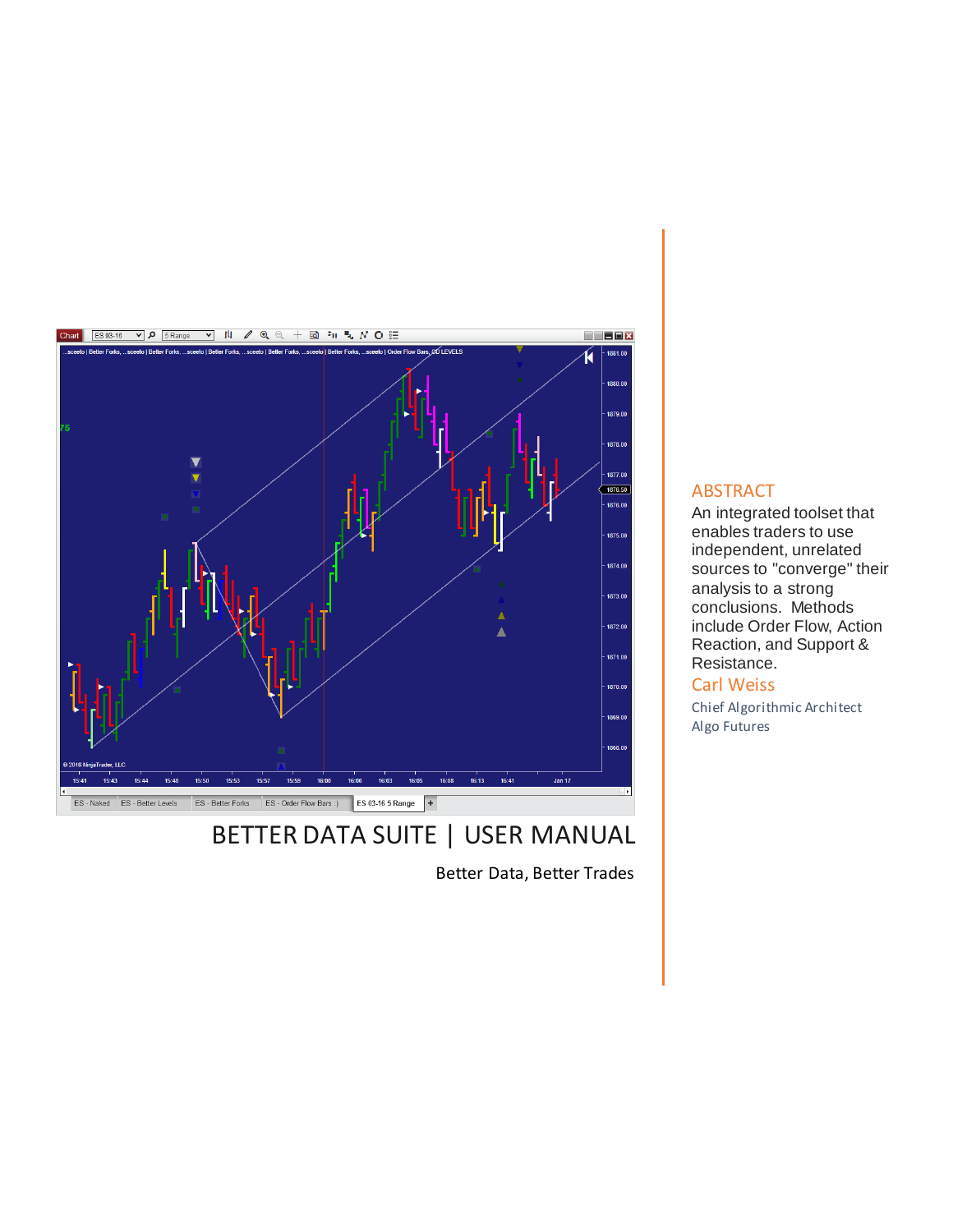# BETTER DATA SUITE | USER MANUAL

# CONTENTS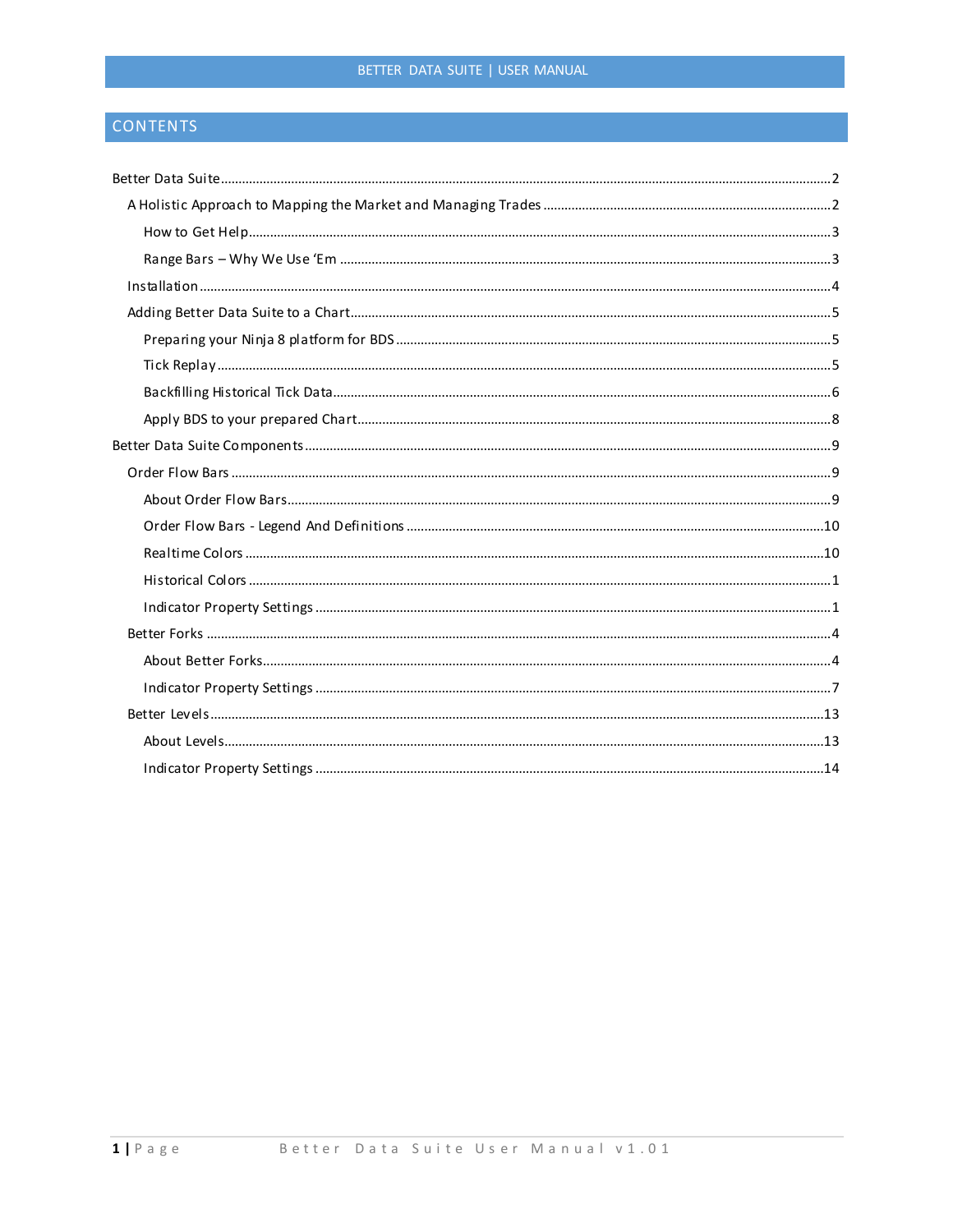### <span id="page-2-0"></span>BETTER DATA SUITE

#### <span id="page-2-1"></span>A HOLISTIC APPROACH TO MAPPING THE MARKET AND MANAGING TRADES

The Better Data Suite integrates 3 modules in order to provide a holistic view of the market enabling you to readily understand and maintain the type of situational awareness needed in today's markets.

An integrated toolset that enables traders to use independent, unrelated sources to "converge" their analysis to a strong conclusions. Methods include Order Flow, Action Reaction, and Support & Resistance.

The Better Data Suite dynamically maps out market structure, profit targets, and Support & Resistance levels while piercing into order flow to provide you with real-time insights into whether the current market structure, price action, will be maintained - or if it will crumble.

**Order Flow Bars** | Provides real-time visualization about imbalances in Supply & Demand. This utility color codes each price bar according to metrics derived from the order flow that transacts within the bar.

*The algorithms that manage this data take advantage of millisecond shifts between the bid and the ask prices.*

**Better Forks** | Andrew's Pitchforks which are automatically drawn and updated for you. These automated forks provide outstanding entry and target locations.

**Better Levels** | Better Levels take advantage of extrapolations from session, and intrasession, levels. This toolset enables the trader to readily co-mingle intra-day level extrapolations with prior day intra-day level extrapolations with a few mouse clicks.

For instance, a trader can now readily overlay the prior day's Better Levels for the Regular Trading Hours (RTH) session with the most recent overnight session, and also the current day's RTH.

In this configuration the overnight and prior day RTH session will be hardened, while the current day session Better Levels will update in real-time.

This gives the trader both a static and dynamic view of support and resistance.

When these levels are tested, a trader can get real-time insight into the durability of these levels by referring to the color-coded Order Flow Bars.

Taken together, these 3 modules provide you with a market structure map that provides trade entry locations corroborated by order flow as well as likely targets.

**Trader's Tip 01 - Layering Indicators** | Two of the indicators in this package (Better Levels and Better Forks) can be layered by using multiple copies of the same indicator on one chart and configuring each of them differently.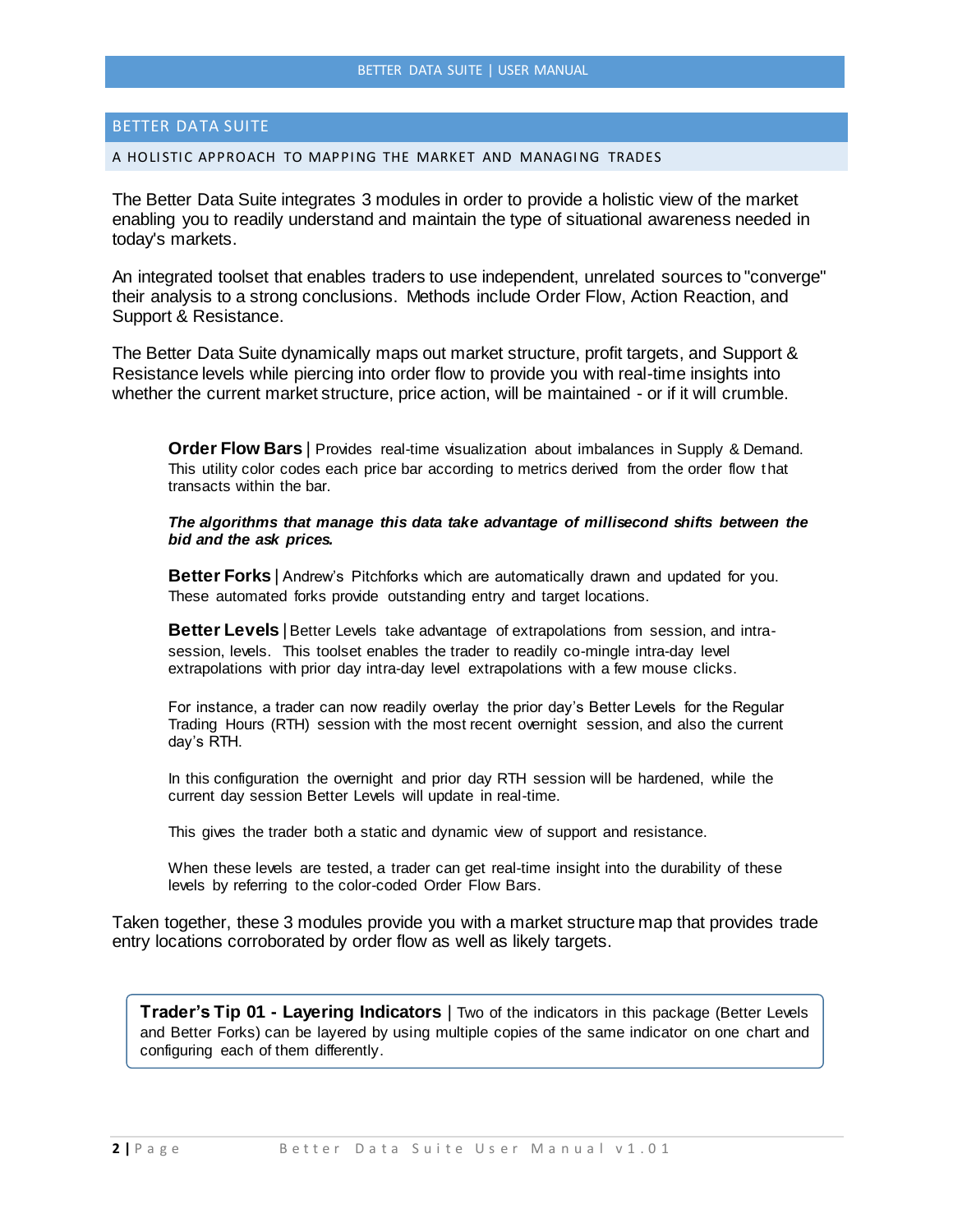### <span id="page-3-0"></span>HOW TO GET HELP

If you need an assist with installation, configuration, or how to integrate our Better Data Suite into your trading, please open a help desk ticke[t here.](https://sceeto.zendesk.com/tickets/new)

### <span id="page-3-1"></span>RANGE BARS – WHY WE USE 'EM

Most of our trading leverages Range Bars (or any bar using a chaotic price series) as opposed to time based bars (e.g. 3 minute bar).

**Trader's Tip 02 – Tick Precise Shifts in the Supply & Demand Curve** | By aligning order flow with Range Bars traders can readily visualize where order flow had an impact on a change in Price.

Three rules of range bars are:

- 1. Each range bar must have a high/low range that equals the specified range.
- 2. Each range bar must open outside the high/low range of the previous bar.
- 3. Each range bar must close at either its high or its low.

**Trader's Tip 03 – Faster Pivots** | Range Bars Speed up Pivot Declarations by 1 Bar. Traders can define a pivot at the close of a range bar whereas with time based bars you cannot confirm a pivot until the bar after the pivot is formed closes.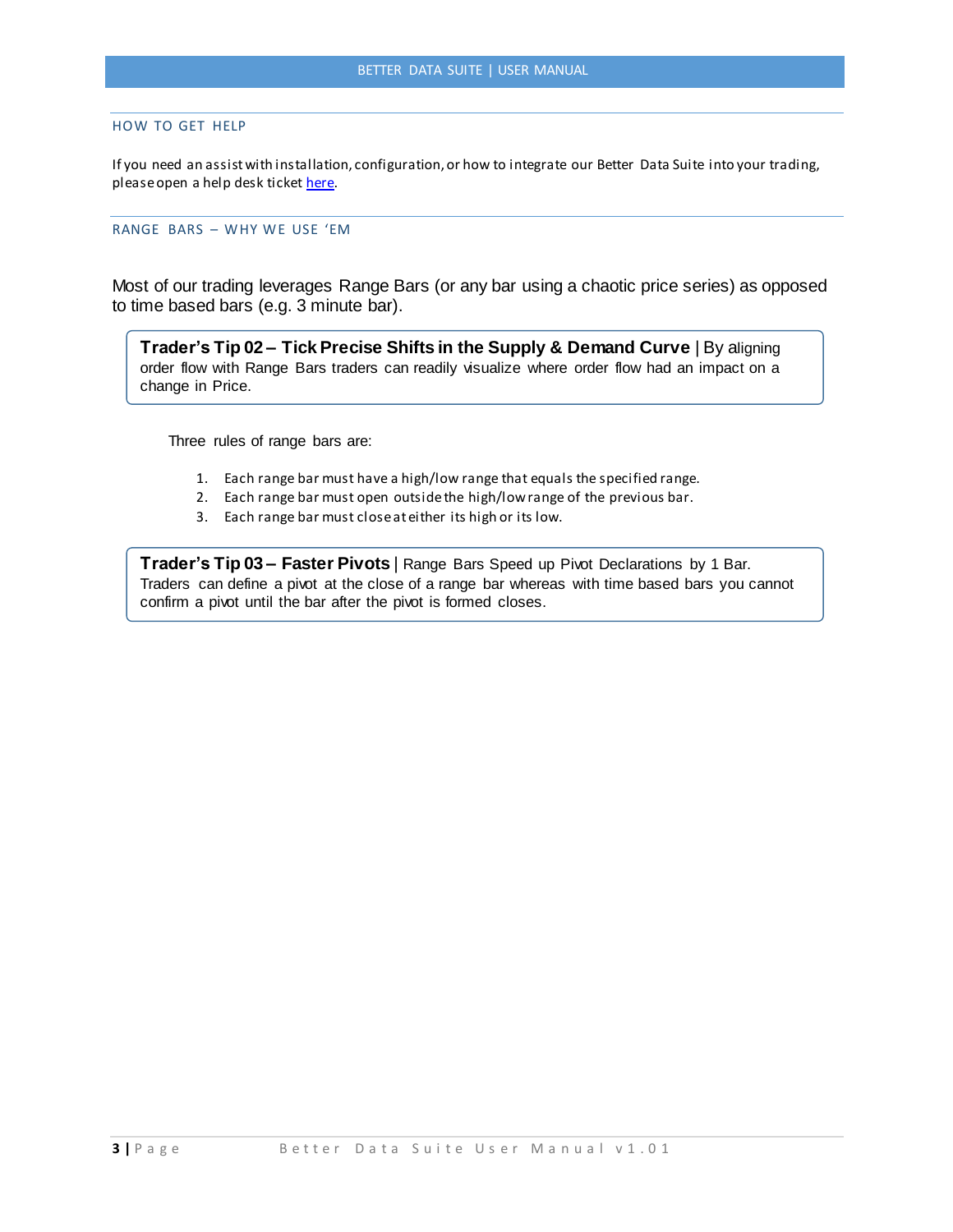### <span id="page-4-0"></span>**INSTALLATION**

Note: If you have not updated to the current [NinjaTrader 8](http://ninjatrader.com/PlatformDirect) beta build please do so prior to installing BDS.

If you would like assistance with the installation of BDS, please [schedule an install appointment](http://www.vcita.com/v/sceeto/online_scheduling?service_id=d35430041f3fa158&staff_id=2818d6dd5e2a9087) or submit a [helpdesk ticket.](https://sceeto.zendesk.com/tickets/new)

There is a two-step installation process. Please ensure that NinjaTrader 8 is closed prior to initiating the installation.

- 1) Download the file from our **download area**.
- 2) Close Ninja 8 if running.
- 3) Double-click on the file, and follow the steps in the installation wizard.
- 4) Launch NinjaTrader 8.

5) If previous versions of BDS are installed, please remove them from Ninja 8 via Control Center > Tools > Remove NinjaScript > remove 'SceetoBetterNT8' and 'SceetoBetter\*\*\*' if present.

- 5) Go to Control Center > Tools > Import > NinjaScript.
- 6) Navigate to **c:\sceeto** and import the file, 'SceetoBetterNT8'.

| Import          | $\overline{\mathbf{x}}$            |
|-----------------|------------------------------------|
| C:\sceeto       |                                    |
|                 |                                    |
| Bin             |                                    |
| History         |                                    |
| Sounds          |                                    |
| SceetoBetterNT8 |                                    |
| SceetoBetterNT8 | NinjaScript Archive File (*.zip) ↓ |
|                 | Cancel<br>Import                   |

7) Restart NinjaTrader 8.

BDS is now installed on your machine and has been imported into Ninja 8.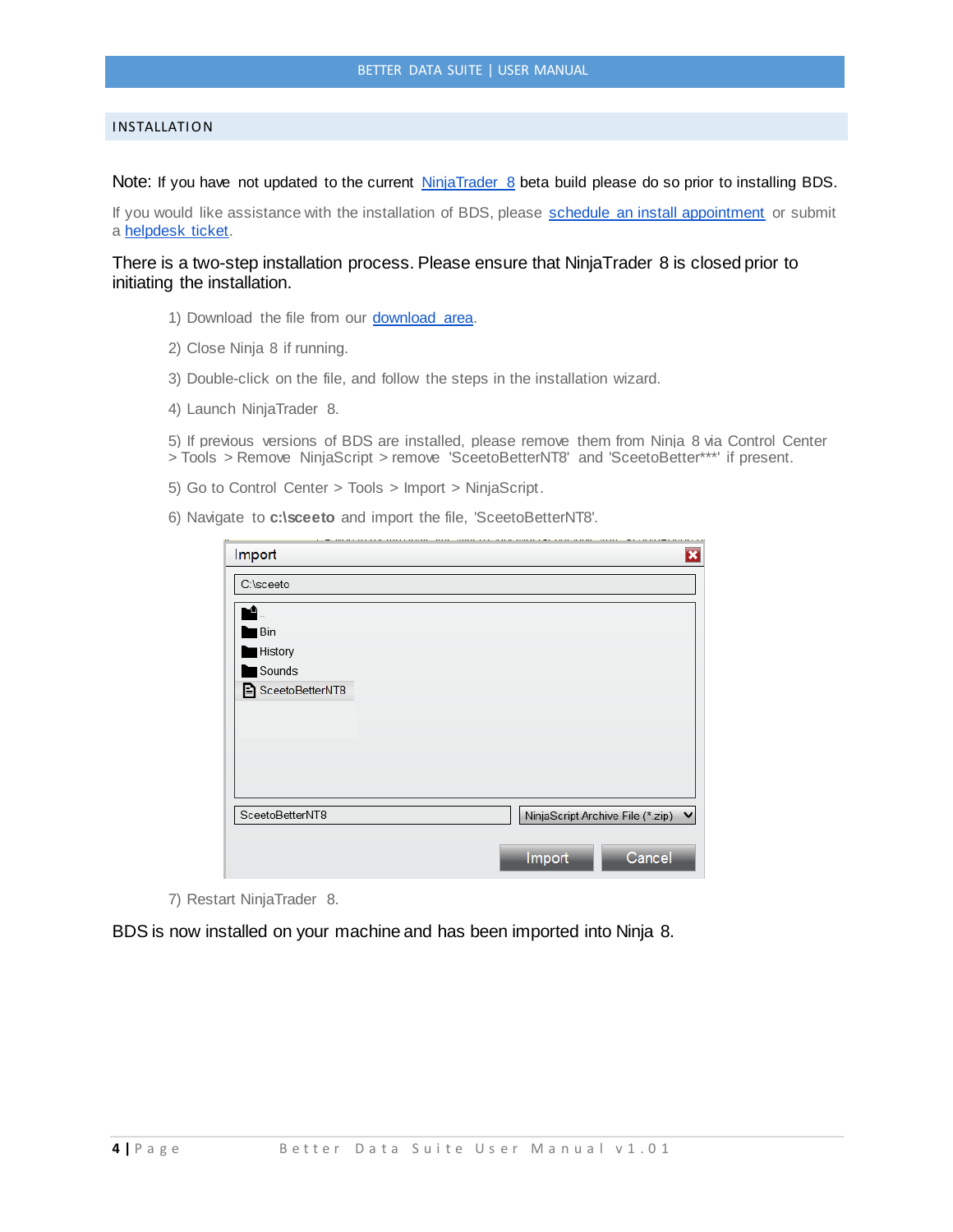### <span id="page-5-1"></span><span id="page-5-0"></span>ADDING BETTER DATA SUITE TO A CHART

#### <span id="page-5-2"></span>PREPARING YOUR NINJA 8 PLATFORM FOR BDS

### **TICK REPLAY**

In order to generate the output of the Order Flow Bars, you will need to have Tick Replay enabled on the chart's Data Series.

You must enable the Tick Replay function so that it is exposed in the Data Series dialogue box.

**Options**  $\overline{?}$   $\overline{\mathbf{x}}$ ▲ Categories Properties  $\ddot{\phantom{0}}$ General ▼ General Trading Preferred connections - historical Strategies Preferred connections - real-time Automated trading interface Market data ▼ Historical Adjust for splits - daily data  $\Box$  $\qquad \qquad \Box$ Adjust for splits - intraday data Adjust for dividends  $\Box$ Automatically choose time-base...  $\Box$ Get data from server  $\blacktriangleright$ Merge back adjusted v Global merge policy Show Tick Replay  $\blacktriangleright$ Real-time  $\blacktriangledown$ Auto subscribe to required instru...  $\blacktriangledown$ Enable market recording for play... Filter bad ticks  $\overline{\phantom{a}}$ % off market  $\bigcirc$ **OK** Cancel Apply

To do this go to Control Center > Tools > Options > Market Data

To enable Tick Replay on a chart, open the Data Series dialogue box and check the box, 'Tick Replay'.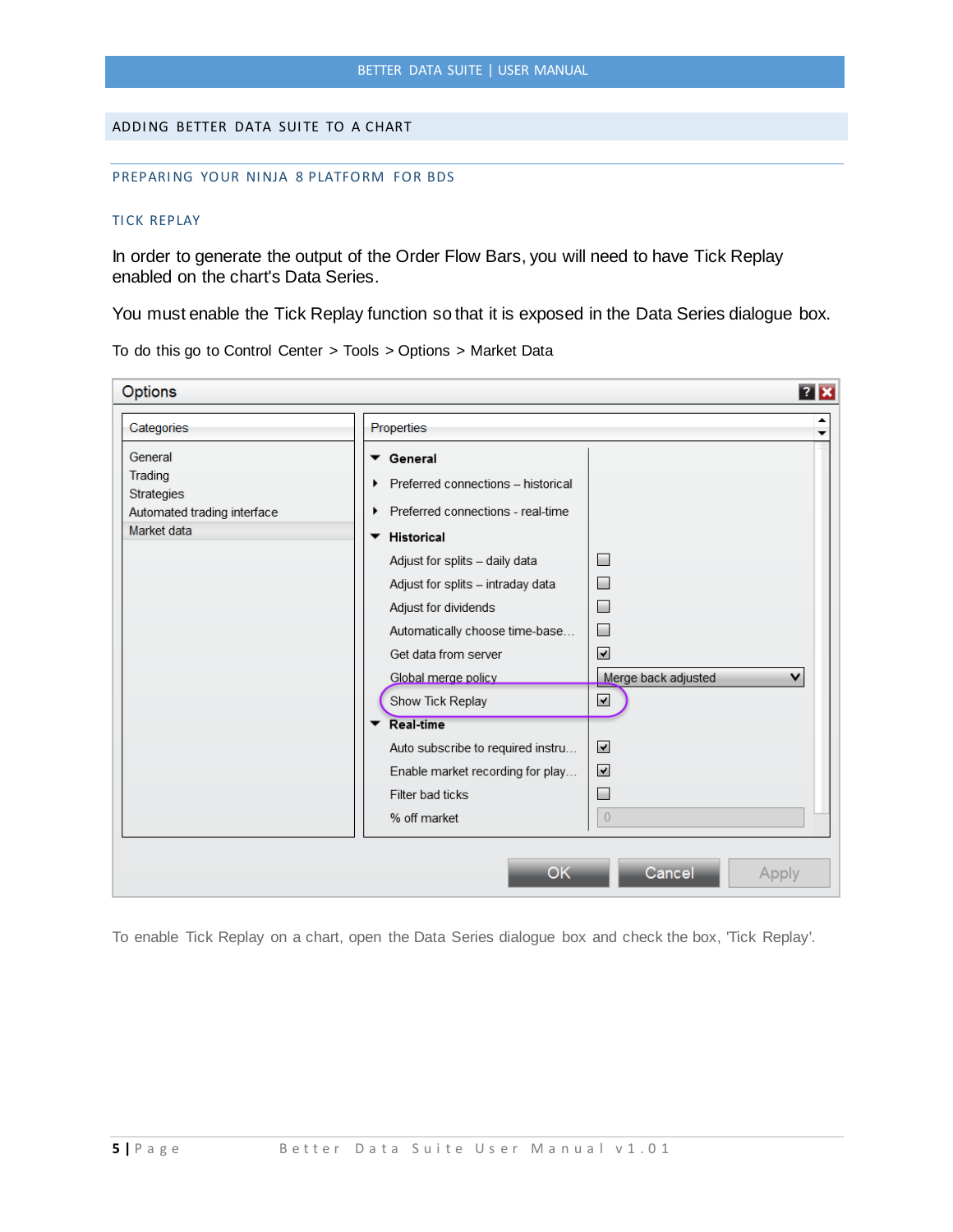| Data Series                               |                       | 図                                           |
|-------------------------------------------|-----------------------|---------------------------------------------|
| م∣∝<br>Instrument Select                  |                       |                                             |
| Applied                                   | Properties            | ▲                                           |
| ES 03-16 (5 Range)                        | ▼ Data Series         |                                             |
|                                           | Price based on        | Last<br>v                                   |
|                                           | Type                  | Range                                       |
|                                           | Value                 | $\overline{5}$                              |
|                                           | Tick Replay           | $\mathbf{\mathbf{r}}$                       |
|                                           | <b>Time frame</b>     |                                             |
|                                           | Load data based on    | Days                                        |
|                                           |                       | 10                                          |
| To backfill historically generated data   |                       | ■ 01/15/2016<br>v                           |
| Order Flow Bars data check 'Tick Replay'. |                       | <use instrument="" settings=""><br/>v</use> |
| You can un-check Tick Replay after the    |                       | $\blacktriangledown$                        |
| data is processed.                        |                       |                                             |
|                                           |                       | OHLC                                        |
|                                           |                       | 9                                           |
|                                           | Color for down bars   | Red<br>v                                    |
|                                           | Color for up bars     | v<br>LimeGreen                              |
|                                           | Mode                  | OHLC<br>v                                   |
|                                           | <b>Visual</b>         |                                             |
|                                           | Auto scale            | ⊻                                           |
|                                           | Center price on scale | $\Box$                                      |
|                                           | Display in Data Box   | $\overline{\mathbf{r}}$                     |
|                                           | Label                 | ES 03-16                                    |
| add<br>remove                             |                       | preset range                                |
|                                           | OK                    | Cancel<br>Apply                             |

# <span id="page-6-0"></span>BACKFILLING HISTORICAL TICK DATA

You can tinker away with the Better Data Suite's Order Flow Bars if you have historical tick data. NinjaTrader 8 will has an easy way to backfill historical tick data:

To download historical data first make sure NinjaTrader is [connected](http://ninjatrader.com/support/helpGuides/nt8/en-us/connecting_to_youraccount.htm) and [historical data](http://ninjatrader.com/support/helpGuides/nt8/en-us/data_by_provider.htm) is available from your data provider.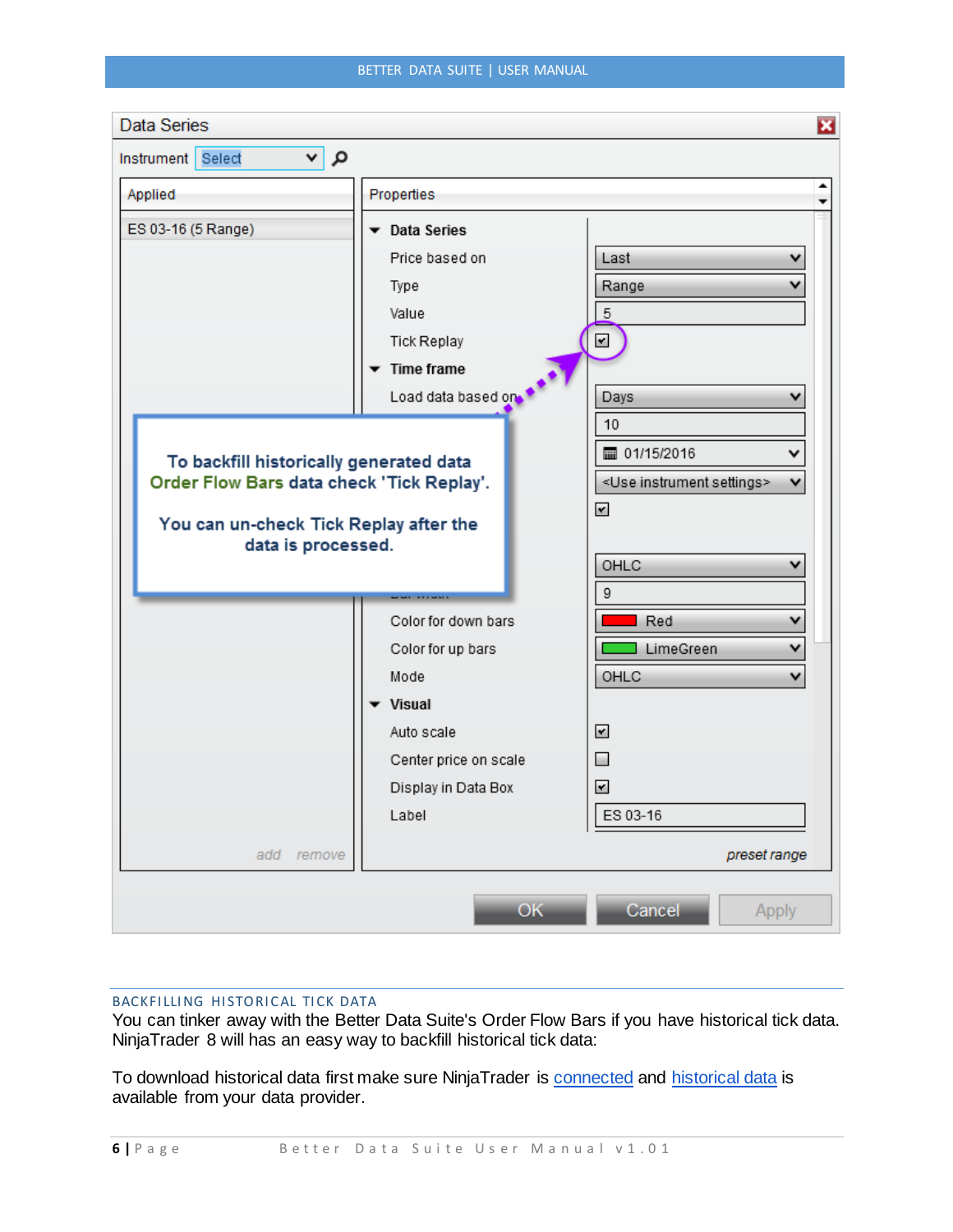1) Select an instrument for data to be downloaded. (Tip: You may also select an instrument list)

2) Select the desired Start and End date range

3) Select the desired Intervals and Data Types. Ensure that you have Tick, Minute, Day, Ask, Bid and Last checked:



4) Press the "Download" button to begin the download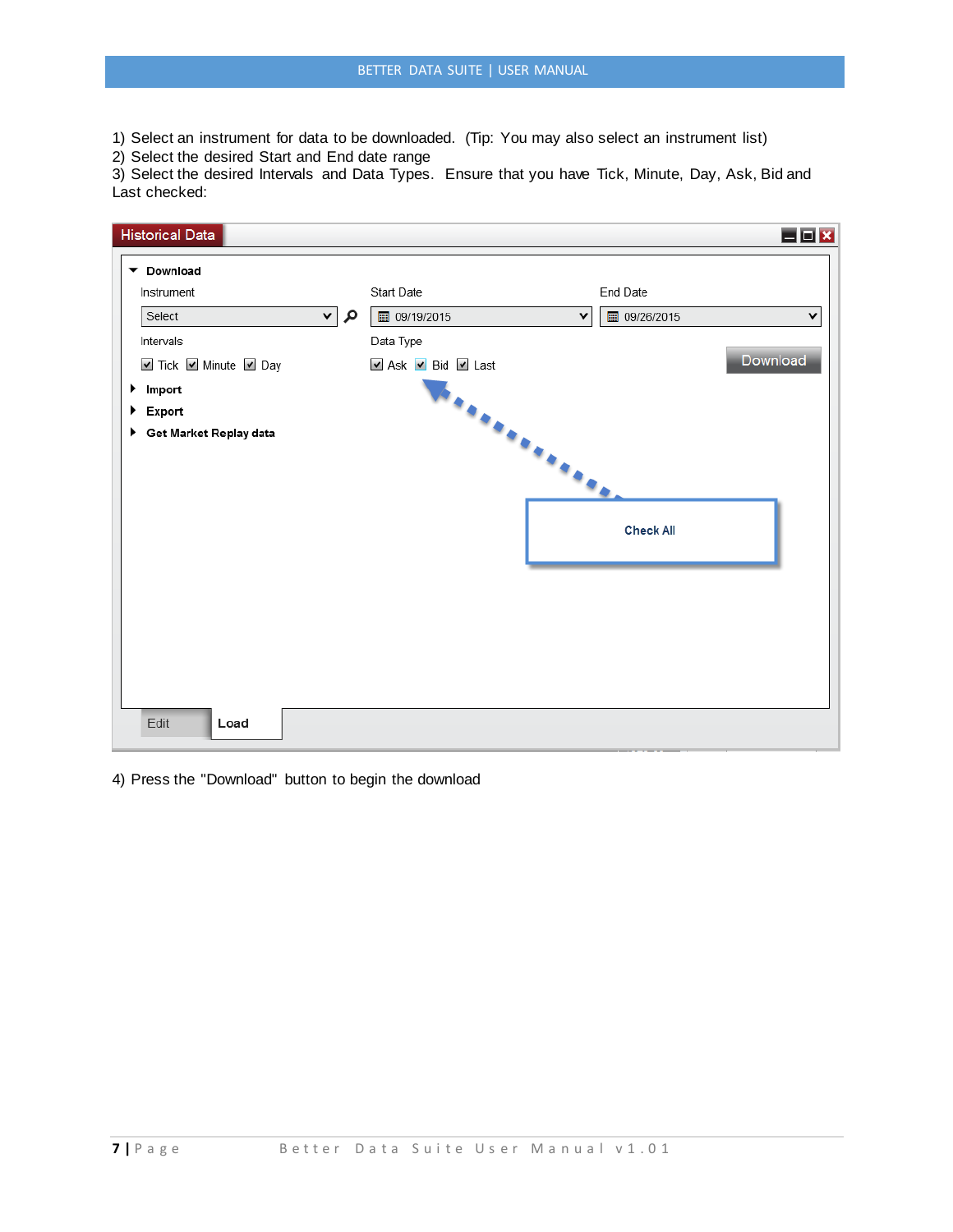### BETTER DATA SUITE | USER MANUAL

| <b>Market Data Archives</b>                                                                                                                                         |                                                                                   | ⊟⊡i×                                                         |
|---------------------------------------------------------------------------------------------------------------------------------------------------------------------|-----------------------------------------------------------------------------------|--------------------------------------------------------------|
| Download<br>Instrument<br>w<br>م<br>Select<br>⌄<br>Intervals<br>⊌<br>□ Tick Ø Minute □ Day<br>Import<br>$\blacktriangleright$ Export<br>Get Market Replay data<br>▸ | ၑ<br>Start Date<br>■ 05/13/2014<br>$\check{ }$<br>Data Type<br>□ Ask □ Bid □ Last | End Date<br>05/20/2014<br>圖<br>$\checkmark$<br>Θ<br>Download |
| Edit<br>Load                                                                                                                                                        |                                                                                   |                                                              |

A message in the bottom right of the Historical Data Window may appear and display the status of the download, once the "Download" button has become in focus again, the download is complete.

To cancel a historical data request close the Historical Data Window window.

### Note:

If you already have historical data for an instrument, please be sure to only select a date range in which your data provider offers historical data. If you choose a range older than what your data provider offers you may lose any data you had stored on those dates in that range outside of what your data provider offers.

### <span id="page-8-0"></span>APPLY BDS TO YOUR PREPARED CHART

Right click within the body of the chart

Left click "Indicators" in the dropdown

In the resulting dialog, double click each component that you wish to add to the chart

Click OK

# NOTE:

For advanced configuration of each component, please see the Indicator Property Settings section for the given component.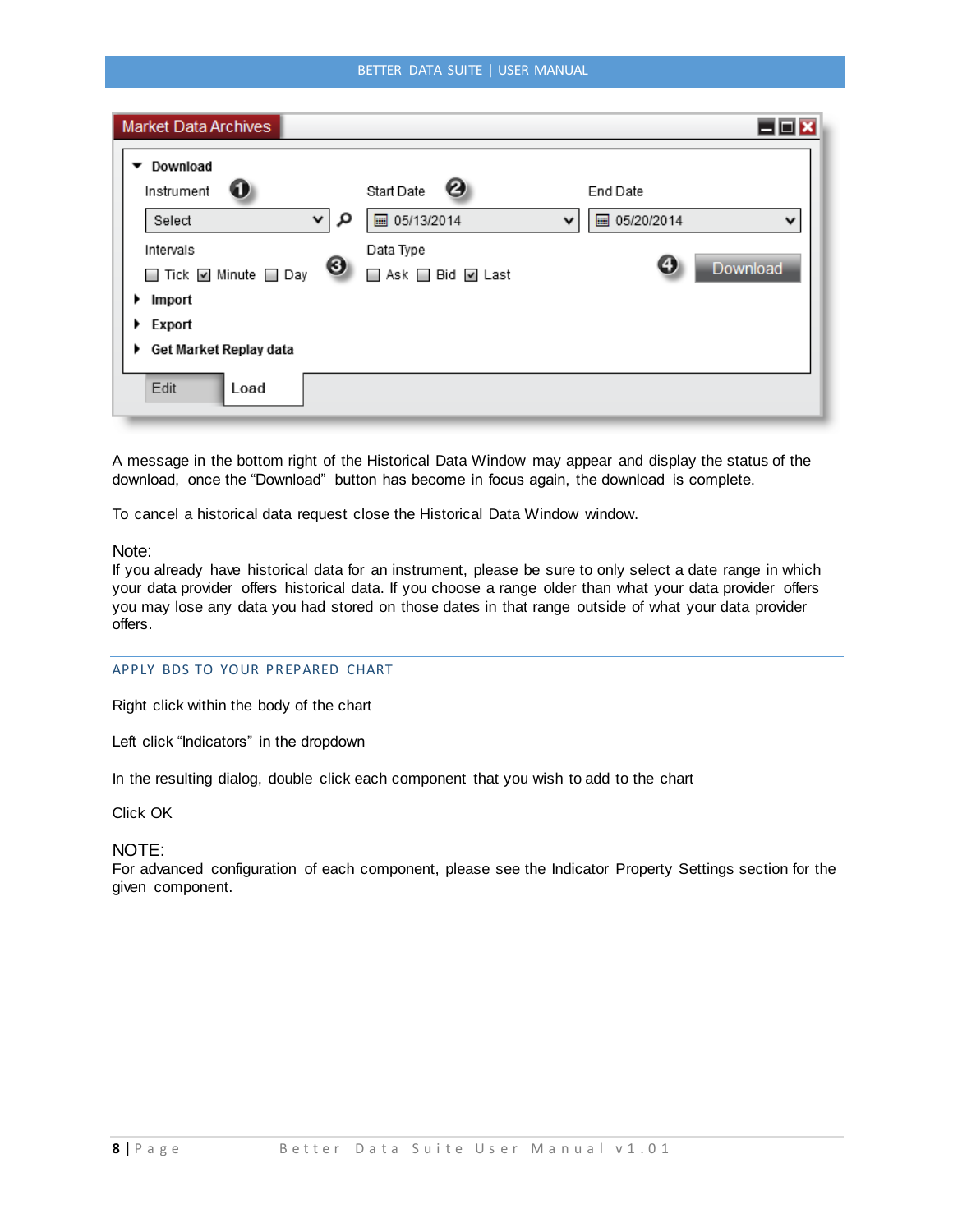# <span id="page-9-0"></span>BETTER DATA SUITE COMPONENTS

### <span id="page-9-2"></span><span id="page-9-1"></span>ORDER FLOW BARS

### ABOUT ORDER FLOW BARS

This utility color codes each price bar according to metrics derived from the order flow that transacts within the bar. The algorithms that manage this data take advantage of millisecond shifts between the bid and the ask prices.

Bars plot real-time, and are subject to change until the close of a bar. Bars will scale to any time, range or type of bar (Candle, OHLC etc) though we use OHLC and Range Bars in house (see note about Range Bars in the in the About section)

Trader's Tip | It is highly recommended that futures traders use any type of Chaotic Price Series such as Range Bars, Renko Bars, Hybrid-Renko bars in order to discretely align changes in Order Flow with changes in Price.

NOTE: If a trader elects to use time based bars, some of the Order Flow nuances will be degraded. When applying Order Flow Bars to equities, it is recommended that traders adjust the bar size and type, including trying time based bars, to fit the particular equity market that they are trading. This is due to the increased decimalization of equity prices.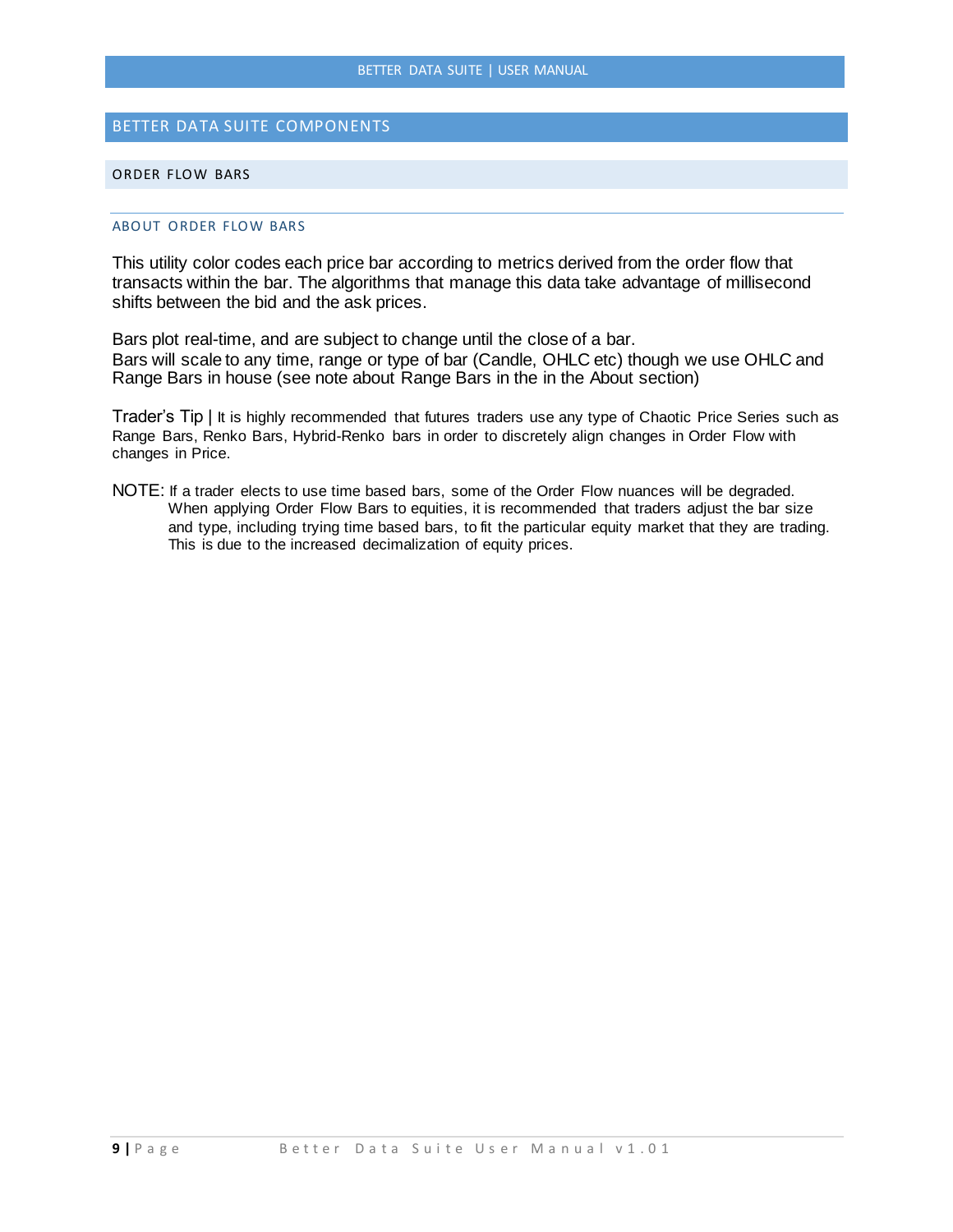# <span id="page-10-1"></span><span id="page-10-0"></span>ORDER FLOW BARS - LEGEND AND DEFINITIONS

### REALTIME COLORS



**Force Neutral** | Neither buyers nor sellers are dominant.

**Buy Force Low** | There is a slight dominance of buyers.

**Buy Force Medium**| Buyers are dominant by not unduly.

**Buy Force High** | There is a preponderance of demand based order flow over supply based order flow.

### **Buy Intra-Bar (IB) Reversal** | the

execution of order flow shifted from supplybased to demand-based intra-bar.

**Buy Exhaustion (Ex) Reversal** |

The execution of supply-based order flow terminated at a higher rate of change that exceeded predetermined threshold settings. Order flow was then immediately dominated by demandbased transactions.

**Sell Force Low** | There is a slight dominance of sellers.

**Sell Force Medium** | Sellers are dominant by not unduly.

**Sell Force High** | There is a preponderance of supply based order flow over demand based order flow.

**Sell Intra-Bar (IB) Reversal** | The execution of order flow shifted from demand-based to supply-based intrabar.

## **Sell Exhaustion (Ex) Reversal** |

The execution of demand-based order flow terminated at a higher rate of change that exceeded predetermined threshold settings. Order flow was then immediately dominated by supply-based transactions.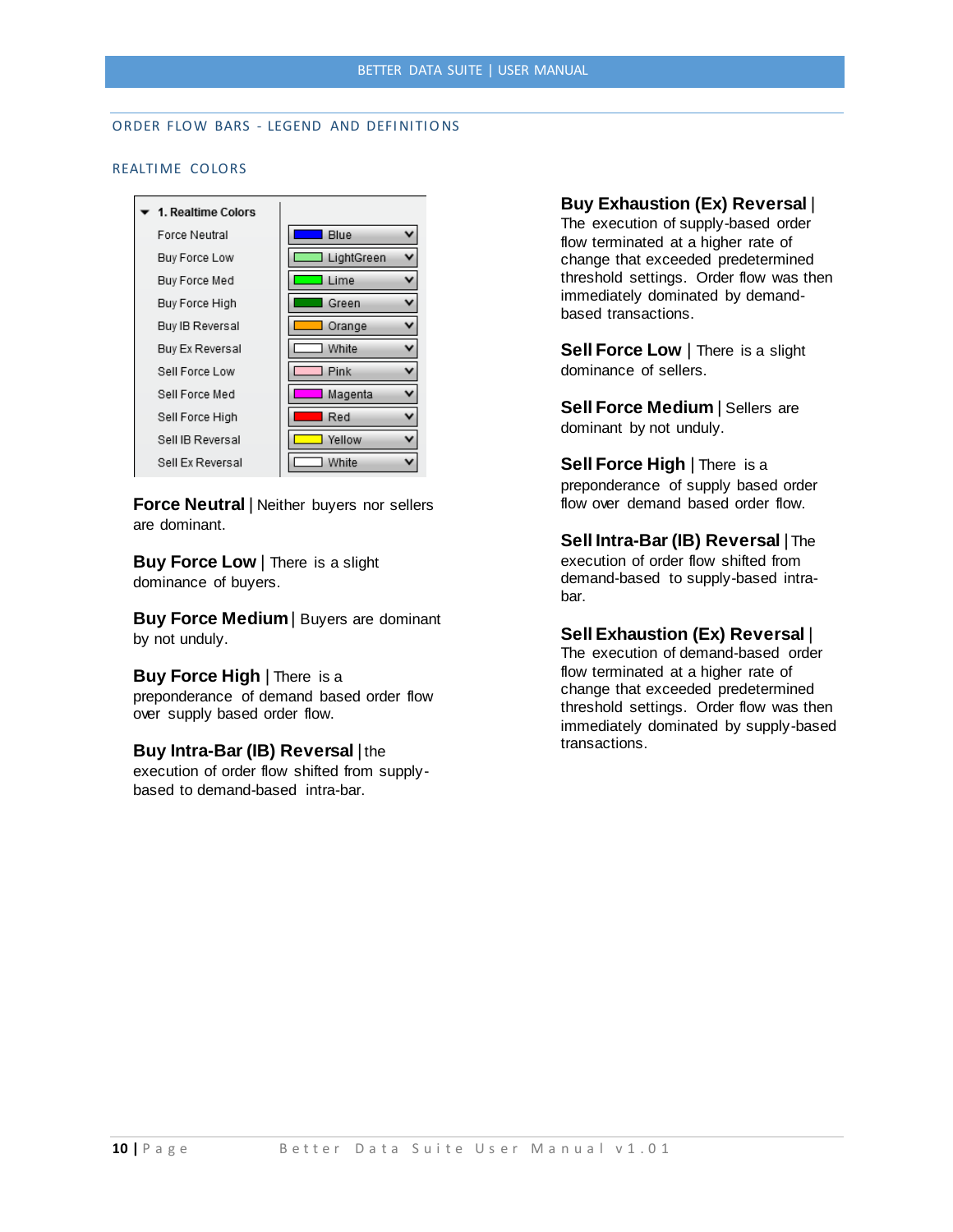### <span id="page-11-0"></span>HISTORICAL COLORS

2. Historical Colors **Historical Up Color** Historical Down Color Historical Even Color

 $\sim$   $\sim$   $\sim$   $\sim$   $\sim$   $\sim$ 

| PaleGreen |  |
|-----------|--|
| LightPink |  |
| Silver    |  |
|           |  |



Historical colors are present when no Historical data is present and calculated via Tick Replay - Please Download Historical Data and Enable Tick Replay if Historical colors are present.

# <span id="page-11-1"></span>INDICATOR PROPERTY SETTINGS

### **REALTIME COLORS**

This section allows you to set custom colors for any of the Available events.

NOTE: In all documentation, presentations and service, we will refer to defaults.

### **HISTORICAL COLORS**

Historical Colors are present when no Historical data is present and calculated via Tick Replay.

Please verify that you have Historical Tick Data (or you can Download Historical Data) and Enable Tick Replay if Historical Colors are present.

# **BAR APPEARANCE**

**Candle Body Hollow** | This allows the trader to set any indicator modified bar body to be hollow. This is intended for use with time-based bars (e.g. 3 minute bars).

**Candle Hollow Color** | This allows the trader to pick the color of hollow sections of bars hollowed by above. This is intended for use with time-based bars (e.g. 3 minute bars).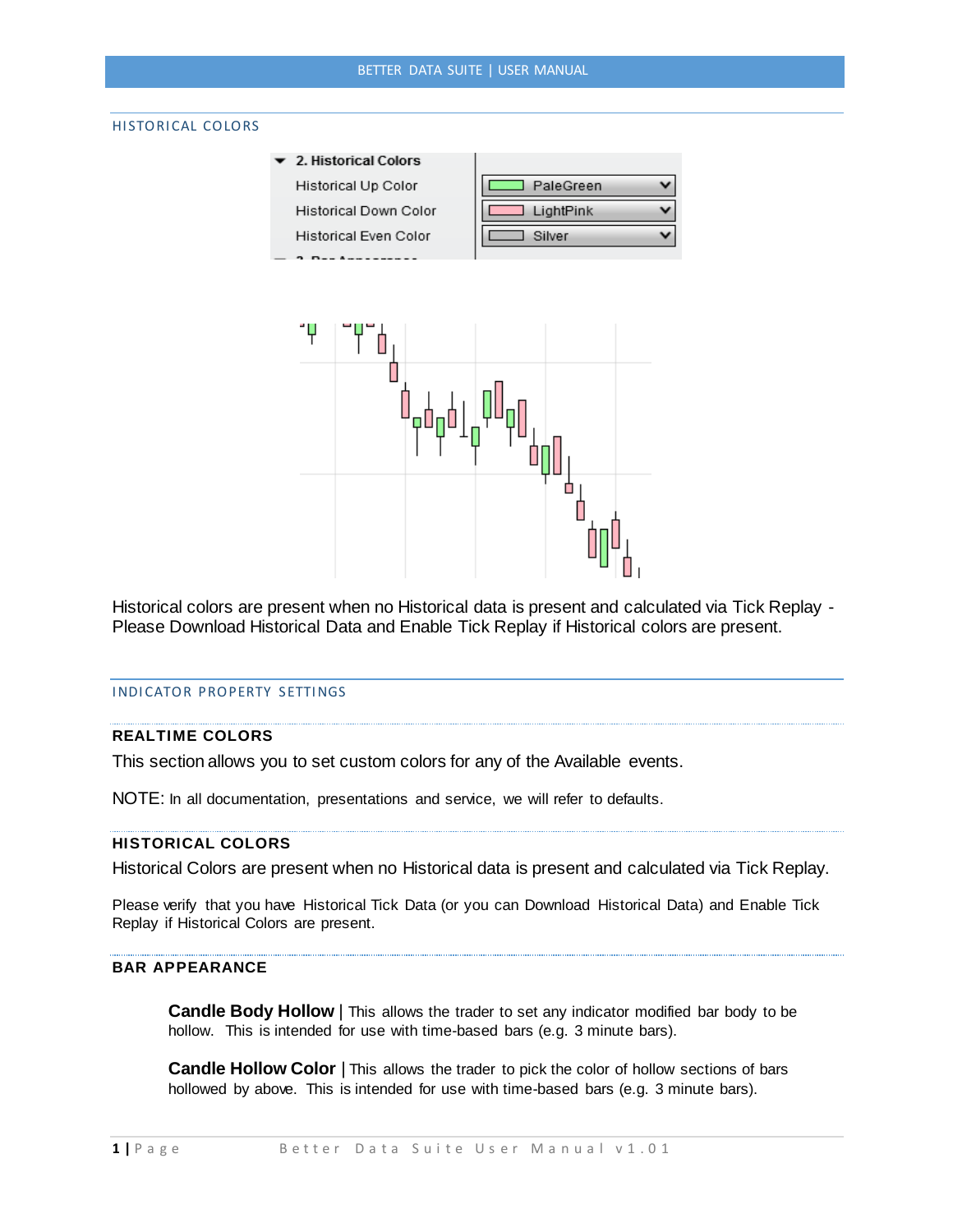### **ENGULFING BARS**

**Engulfing Bar Color** | This allows the trader to pick the color of Engulfing Bar Markers.

**Engulfing Bar Size** | This allows the trader to configure the size (in pixels) of the Engulfing Bar marker.

### **ALERTS**

**Alert Method** | This allows the trader to pick the type of notifications on an event generated by this indicator.

**Alert Snd** | This allows the trader to pick the sound played on audio alert for the given action.

**Alert Msg** | This allows the trader to set a message to be printed to the NinjaTrader Alerts Log.

**Alert Priority** | This value will populate the 'Priority' field in the NinjaTrader Alerts Log.

**Alert Font Color** | This allows the trader to pick the color of the font for alerts.

**Alert Back Color** | This allows the trader to pick the color of the background for alerts.

**Alert Test On Startup** | This allows the trader to enable or disable a test alert on adding the indicator.

### **MISC**

**Instance Identifier** | Read-Only – Allows for the NinjaTrader platform to distinguish amongst multiple instances of Order Flow Bars on different charts.

# **DATA SERIES**

**Input Series** | This allows the trader to set a different input series than the chart (this is experimental).

### **SET UP**

**Calculate** | This allows the trader to pick when the indicator calculates and plots

**Label** | This allows the trader to change the plotted name of the indicator in the header of the chart

**Maximum bars look back** | This allows the trader to set a maximum limit on how many bars to look back

### **VISUAL**

**Auto Scale** | Not functional

**Displacement** | Not functional

**Panel** | Not functional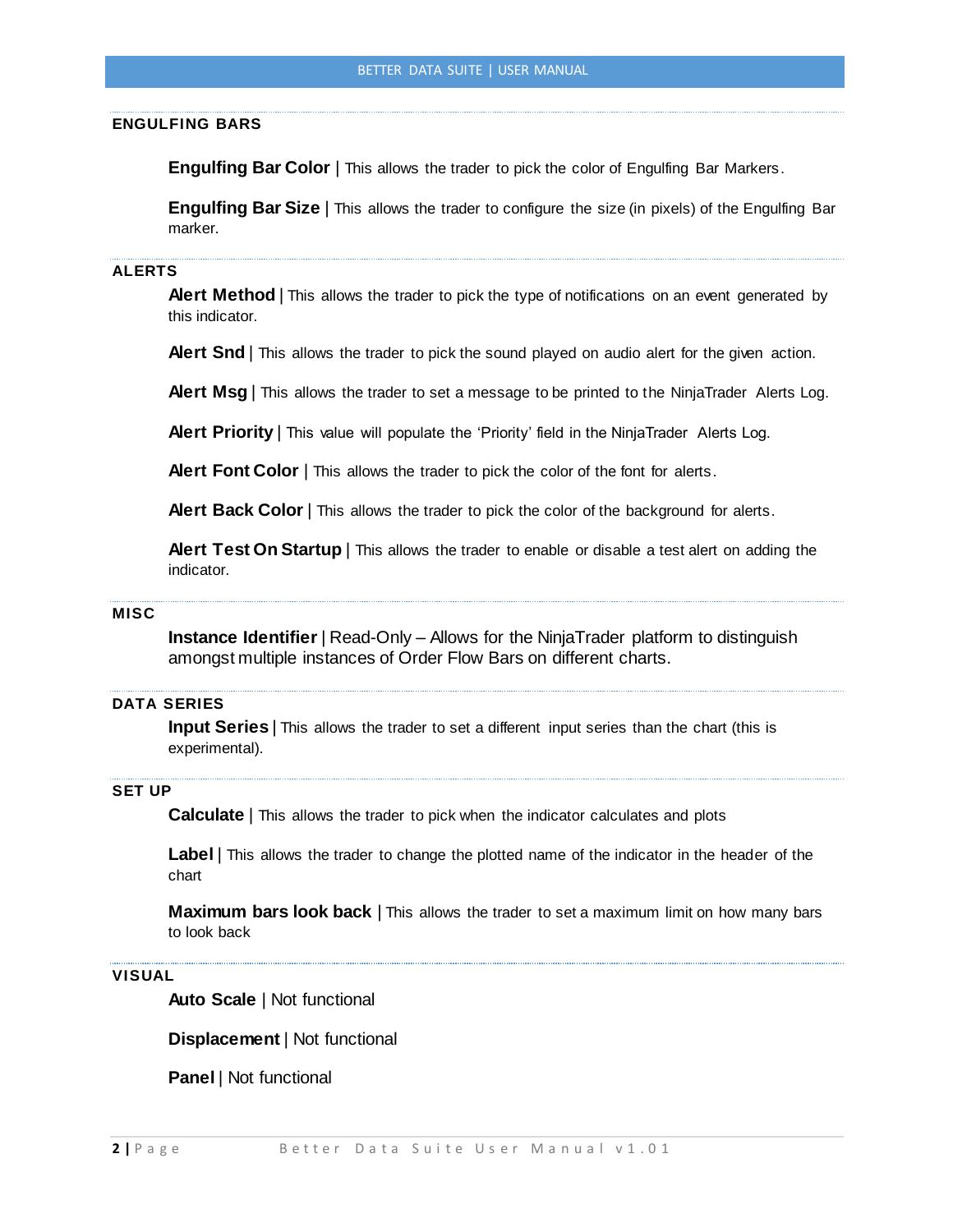# **Price Markers** | Not functional

# **Scale Justification** | Not functional

**Visible** | This allows the trader to set the bars to be invisible so as to only generate alerts and not change chart plots.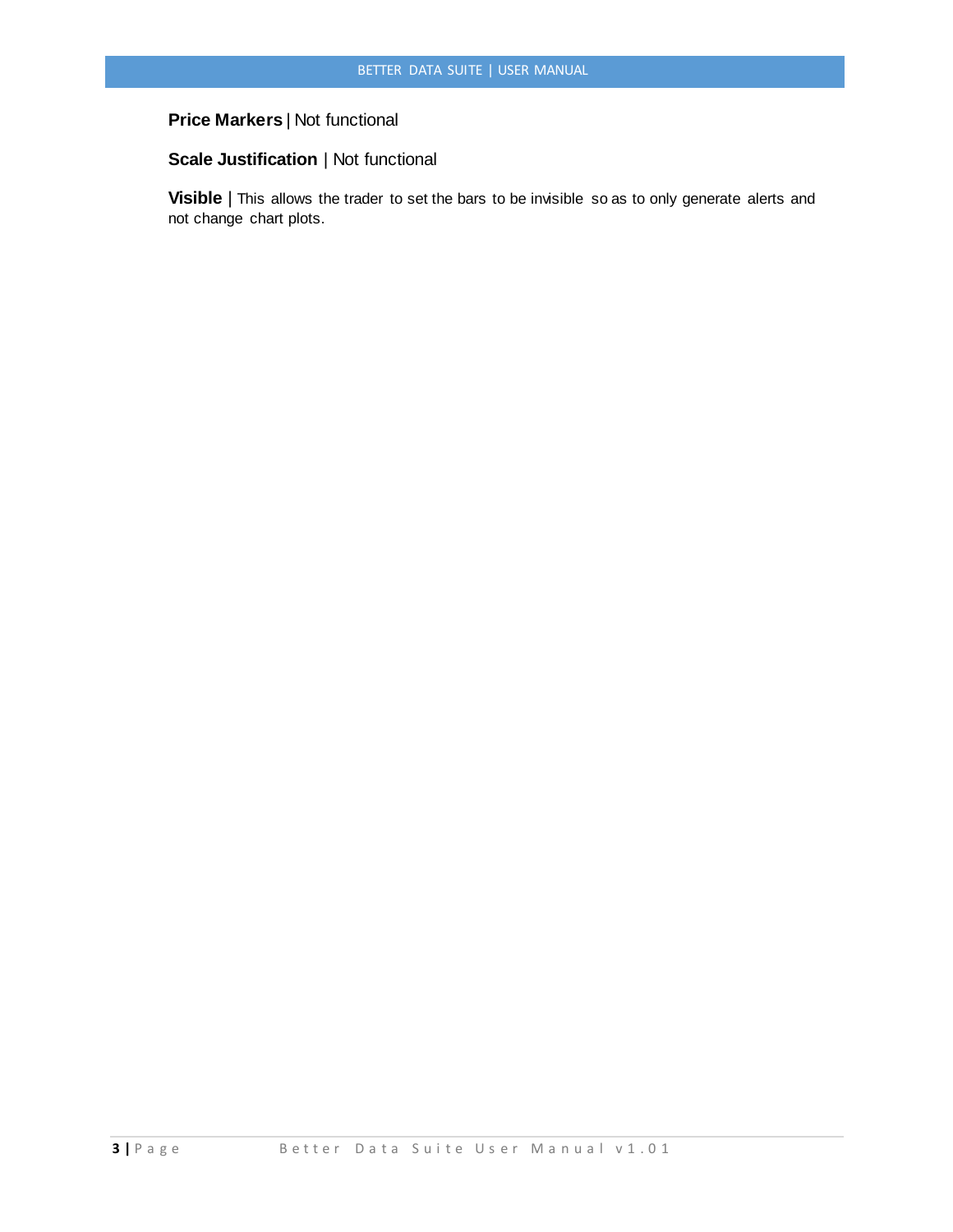### <span id="page-14-1"></span><span id="page-14-0"></span>BETTER FORKS

#### ABOUT BETTER FORKS

Better Forks automate the process of generating, drawing, and managing Andrews Pitchforks.

# **DEFINITION OF 'ANDREW'S PITCHFORK' | SOURCE - INVESTOPEDIA**

A technical indicator that uses three parallel trendlines to identify possible levels of support and resistance. The trendlines are created by placing three points at the end of identified trends. This is usually achieved by placing the points in three consecutive peaks or troughs. Once the points have been placed, a straight line is drawn from the first point that intersects the midpoint of the other two.

Invented by and named after renowned educator Dr Alan H. Andrews, the technical indicator known as Andrew's pitchfork can be used by traders to establish profitable opportunities and swing possibilities in the currency markets. On a longer-term basis, it can be used to identify and gauge overall cycles that affect the underlying spot activity.

### **DEFINING THE PITCHFORK | SOURCE - INVESTOPEDIA**

Available on numerous programs and charting packages, Andrew's pitchfork (sometimes referred to as "median line studies") is widely recognized by both novice and experienced traders. Comparable to the run-of-the-mill support and resistance lines, the application offers two formidable support/resistance lines with a middle line that can serve as both support/resistance or as a pseudo-regression line. Andrews believed that market price action would gravitate towards the median line 80% of the time, with wild fluctuations or changes in sentiment accounting for the remaining 20%. As a result, the overall longer-term trend will (in theory) remain intact, regardless of the smaller fluctuations. If sentiment changes and supply and demand forces shift, prices will stray, creating a new trend. It is these situations that can create significant profit opportunities. A trader can increase the accuracy of these trades by using Andrew's pitchfork in combination with other technical indicators.

# **MODIFIED-SCHIFF PITCHFORK | SOURCE - INVESTOPEDIA**

Schiff presented his pitchfork to Andrews and Andrews suggested a modification.

A modified-Schiff Pitchfork is derived by moving the fork's origin one-half (1/2) the vertical distance and one-half (1/2) the horizontal distance between the high and low as shown in Chart 1. The origin of the fork is now at the mid-point of the blue trendline drawn between the high and low points.

# **APPLYING A PITCHFORK WITHOUT BETTER FORKS | SOURCE - INVESTOPEDIA**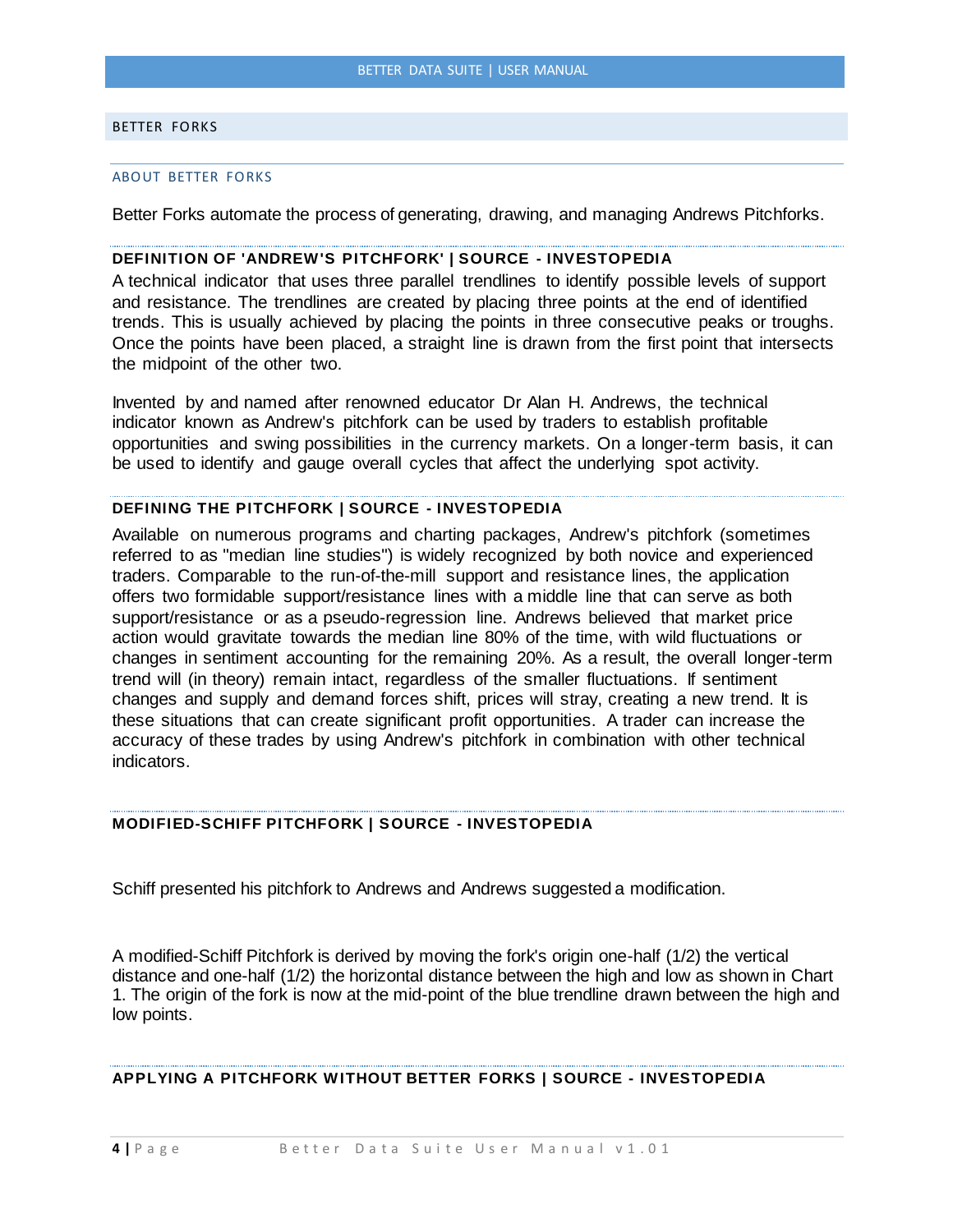In order to apply Andrew's pitchfork, the trader must first identify a high or low that has previously occurred on the chart. The first point, or pivot, will be drawn at this peak or trough and labeled as point A.

Once the pivot has been chosen, the trader must identify both a peak and a trough to the right of the first pivot. This will most likely be a correction in the opposite direction of the previous move higher or lower. The minor correction off of the trough (point A) will serve nicely as we establish both points B and C.

Once these points have been isolated, the application can be placed. The handle of the formation begins with the pivot point (point A) and serves as the median line. The two prongs, formed by the following peak and trough pair (points B and C), serve as the support and resistance of the trend.

# **A NOTE ON LEFT STRENGTH**

Left Strength | Strong, Stronger, Strongest - How to Measure a Pivot's Left Strength

Note: Some Traders use 'Swing' for 'Pivot' and vice versa.

These formulas use range bars. Unlike time based bars, range bars can only close at either their low or their high.

When using range bars, if the low of a bar is lower than the prior bar and the bar closes at its high, then this bar forms a pivot low.

If the high of a bar is higher than the prior bar and the bar closes at its low, then this bar forms a pivot high.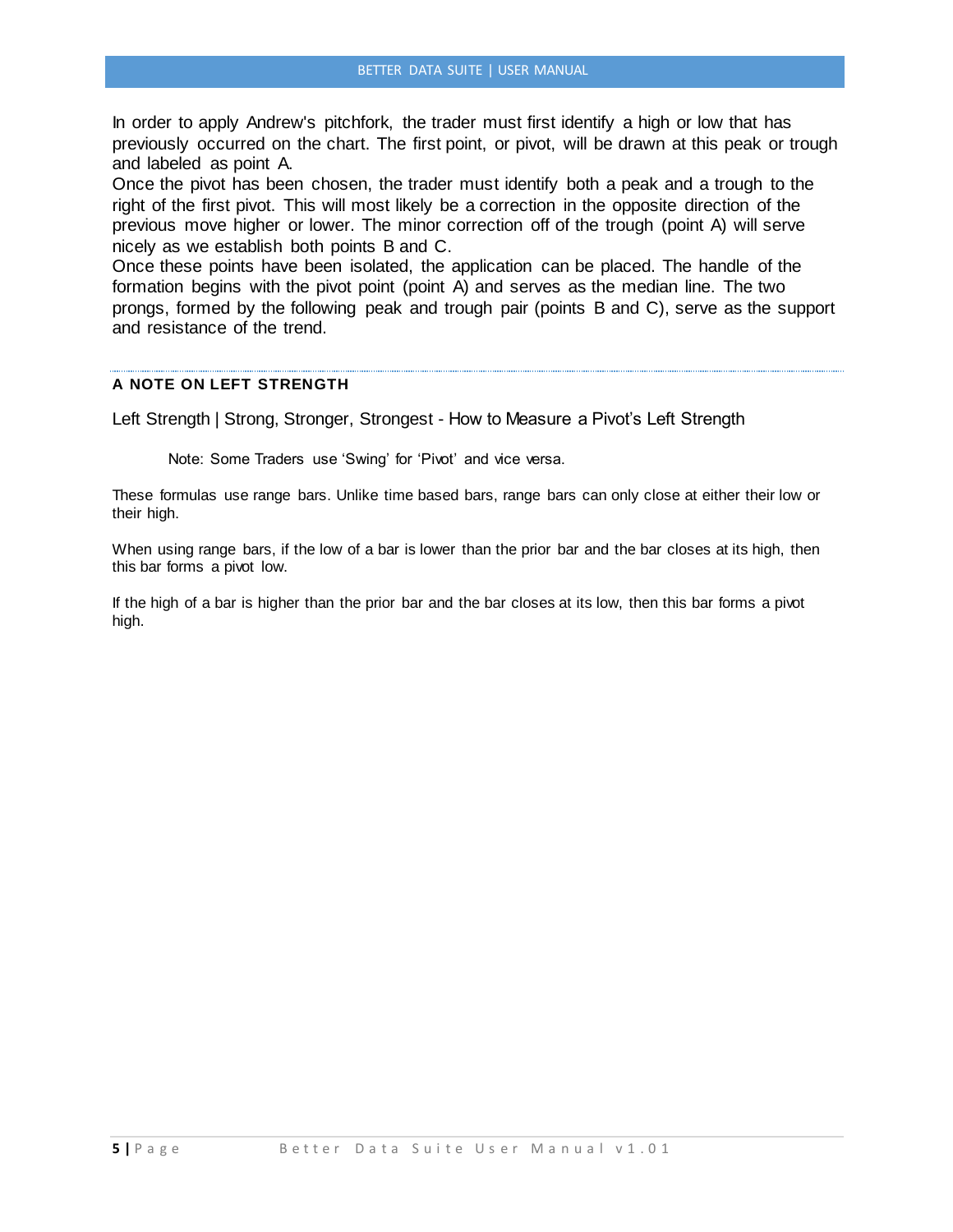# **HOW TO DETERMINE A PIVOT'S LEFT STRENGTH**

Pivot Low | Count out the bars to the left of a pivot low until you reach a bar that contains a price that is lower than the low of the pivot bar. The left strength of the pivot low is equal to the number of bars between these two bars.





**Pivot High** | Count out the bars to the left of a pivot high until you reach a bar that contains a price that is higher than the high of the pivot bar. The left strength of the pivot high is equal to the number of bars between these two bars.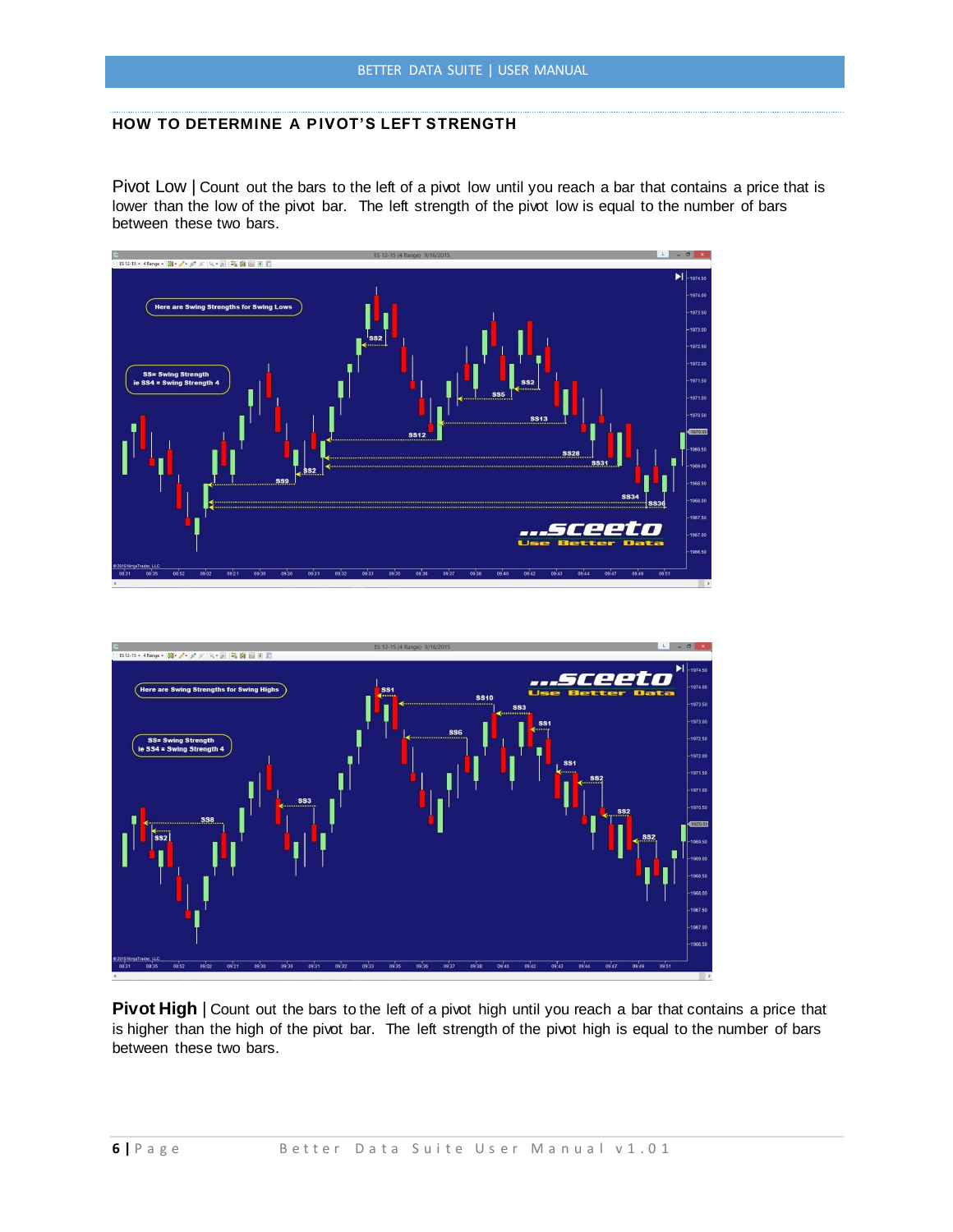### <span id="page-17-0"></span>INDICATOR PROPERTY SETTINGS

### **PIVOTS**

**Number of Pivots** | This defines the number of historical downward facing triangles plotted for each pivot high plus the number of historical upward facing triangles for pivot highs.

**Pivot Strength Bars** | This represents the minimum number of bars needed to the left of a pivot in order to qualify as a pivot.

**Pivot Validation Bars** | This represents the minimum number of bars needed to the right of a pivot in order to qualify as a pivot.

### **FORKS**

**Number of Forks** | This defines the number of historical Better Forks that will automatically be plotted when the indicator is applied when the Historical Forks checkbox is checked.

**Historical Forks** | This enables the plotting of historical forks.

**Fork Method** | The dropdown menu allows the user to choose the type of fork that they would like drawn. There are 4 options:

### **Traditional | Andrews Pitchfork**

Schiff | Traditional Andrews Median Lines and the Schiff Median Lines combined, both share the same BC line. The point of origin of the Schiff Median Lines is the midpoint of AB.

**TraditionalAndSchiff** | Both Traditional and Schiff will plot. The Traditional fork will use the colors defined in the user "Properties' section '3. Colors' and the Schiff fork will use the colors defined in the user "Properties' section '6. Alt Fork Appearance'.

**SchiffAndTraditional** | Both Schiff and Traditional will plot. The Schiff fork will use the colors defined in the user "Properties' section '3. Colors' and the Traditional fork will use the colors defined in the user "Properties' section '6. Alt Fork Appearance'.

# **COLORS**

These inputs allow up to four colors to be sequentially assigned to the series of drawn forks.

**Main Color 1** | Color of the 1<sup>st</sup> fork drawn.

**Main Color 2** | Color of the 2<sup>nd</sup> fork drawn.

**Main Color 3** | Color of the 3<sup>rd</sup> fork drawn.

**Main Color 4** | Color of the 4<sup>th</sup> fork drawn.

**Main Opacity %** | This input allows a trader to tune the opaqueness of the forks from between 0 and 100% opaque. If the user selects 100 then the colors of the forks will be entirely visible. If the user selects 50 then the forks will be half visible. If the user selects 0 then the plots will not be visible.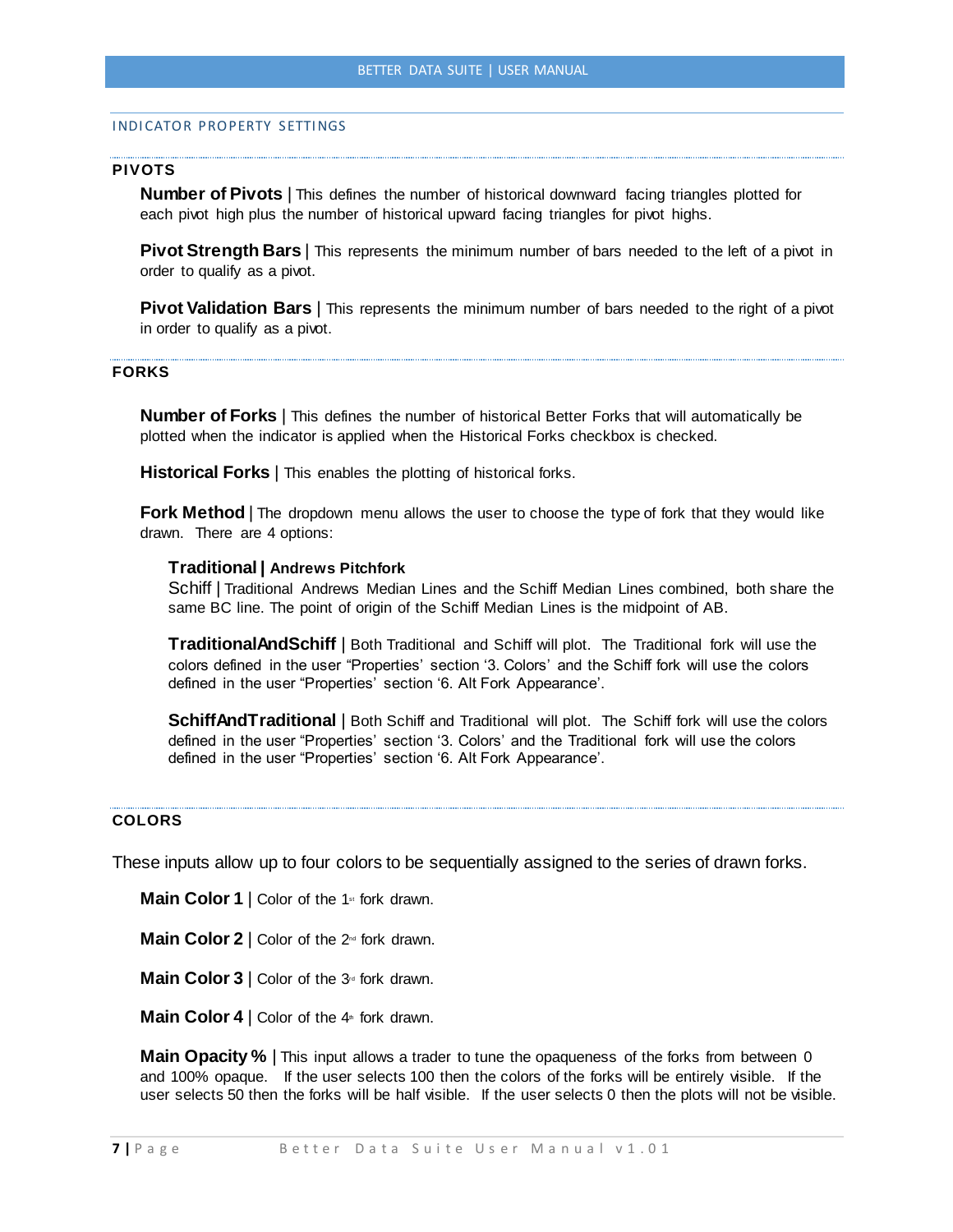Trader's Tip | Users may elect to apply multiple Better Forks indicators with configurations where the color for Main Colors 1-4 are the same throughout the indicator. This will allow a trader to assign 1 specific color for each left pivot strength.

### **PIVOT APPEARANCE**

**Pivot Marker Size** | This sets the size, in pixels, of each pivot's plotted triangle.

**Pivot Marker Ticks** | This sets the distance, in pixels, of each pivot's plotted triangle from the pivot.

**Pivot Label Option** | This allows for the plotting above\below the pivot marker of either:

**None** | Plots no pivot label

**Label** | The label of the pivot

**Price** | The price for the pivot

**LabelPrice** | Both the label and the price for the pivot

**Time** | The time for the pivot

**LabelTime** | The label and Time for the pivot

**PriceTime** | The price and time for the pivot

**LabelPriceTime** | The label, price and time for the pivot

**Pivot Price Option** | This allows for the plotting above\below the pivot market of either:

**Price** | Price at the pivot

**Ticks** | Delta between prior and current pivot expressed in ticks

**PriceTicks** | Price at the pivot and Delta between prior and current pivot expressed in ticks Percent | Delta between last pivot price and current pivot price expressed as percent

**PricePercent** | Price at the pivot and Delta between last pivot price and current pivot price expressed as percent

**TicksPercent** | Delta between prior and current pivot expressed in ticks and Delta between last pivot price and current pivot price expressed as percent

**PriceTicksPercent** |Price at the pivot, Delta between prior and current pivot expressed in ticks and Delta between last pivot price and current pivot price expressed as percent

**Pivot Time Option** | This allows for the plotting below the up pivot marker, and above the down pivot marker with the following available configurations:

**Time** | Time at the pivot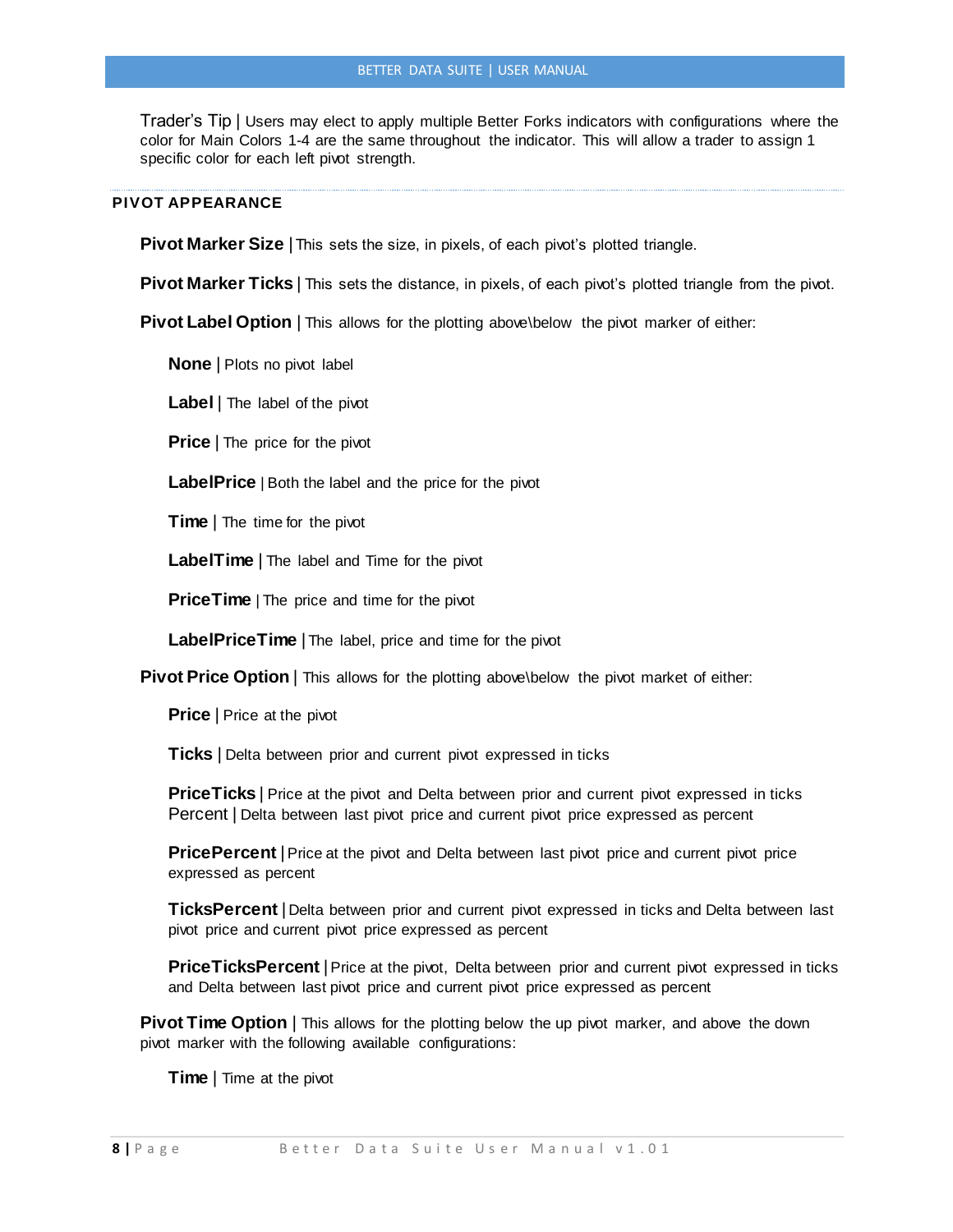**Bars** | Delta between prior and current pivot expressed in bars

**TimeBars** | Time at the pivot and Delta between prior and current pivot expressed in bars

**TimeElapsed** | The duration between the current pivot marker and the prior pivot marker.

**BarsElapsed** | The number of bars between the current pivot marker and the prior pivot marker.

**TimeBarsElapsed** | Both the number of bars between the current pivot marker and the prior pivot marker.

**Pivot Time Format** | This allows the trader to choose their preferred time format using the following options:

**MMDDYY MMDDHHMM HHMM HHMMSS** 

**Pivot Label Font** | This allows the trader to choose the font of the pivot markers.

**Pivot Label Font Size** | This allows the trader to choose the size of the font of the pivot markers.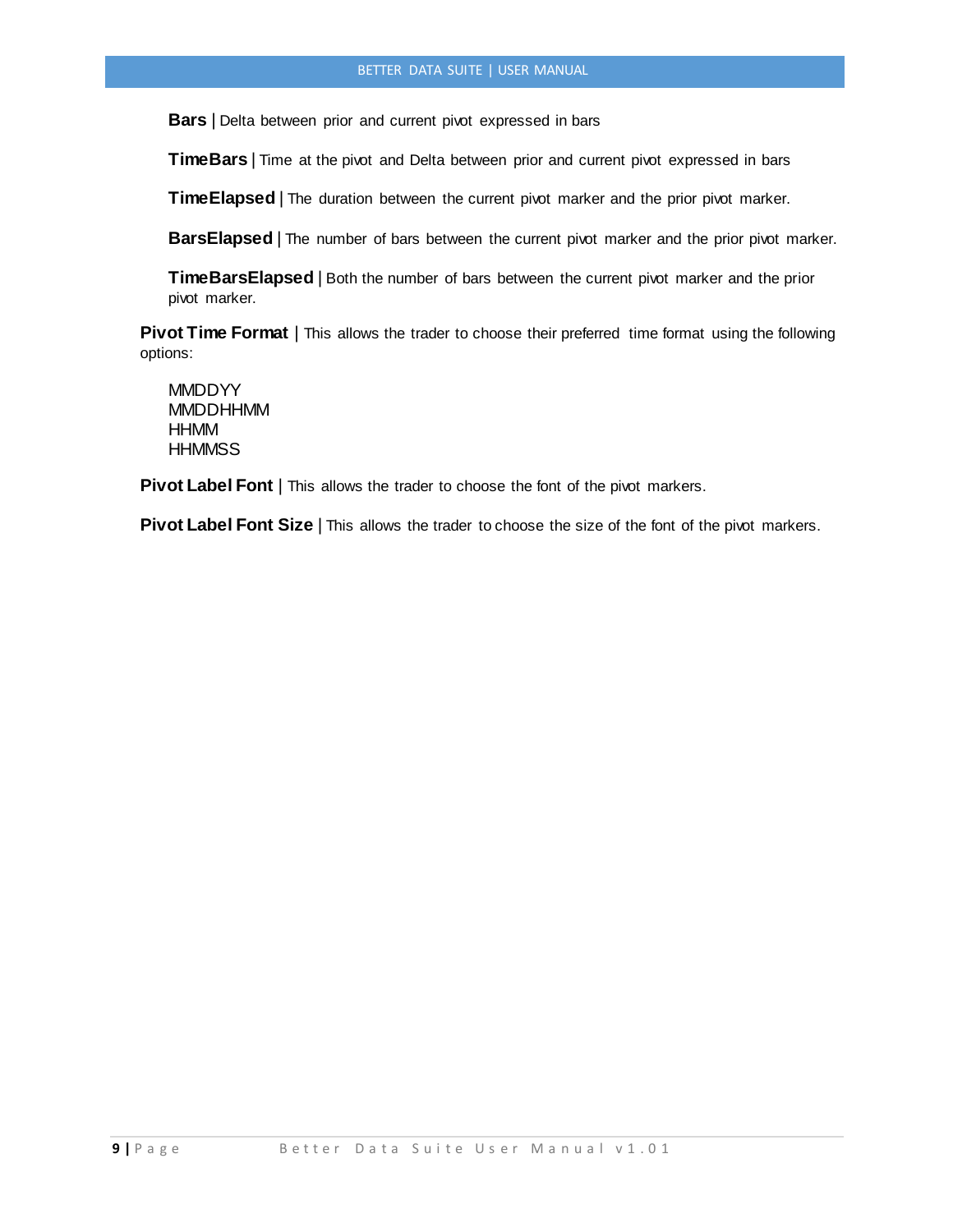### **MAIN FORK APPEARANCE**

**Main Fork Line Size** | This is the width, in pixels, of the body lines of the fork.

**Main Fork Line Style** | This allows the trader to choose the style of the main fork's lines

Solid Dash Dot

NOTE: Warning lines are additional parallel fork lines usually beyond the Upper Median Line Parallel (MLH) and Lower MLH.

**Main Warn Line Ratios** | The Main Warning Line Ratios parameters allow the user to select the distance of the lines from the ML.



eg. 2 -2 will plot WL#2 200% from the ML, -3 3 will plot WL#1 300 % FROM THE ML.

NOTE: If you do not want Warning Lines plotted then simply leave the 'Main Warn Line Ratios' field blank.

**Main Warn Line Color** | This allows the trader to pick the color of the Main Warning Line

**Main Warn Line Opacity %** | This allows the trader to set the opacity between 0 (invisible) and 100

**Main Warn Line Size** | This allows the trader to set the size of the Main Warning Line (in pixels)

**Main Warn Line Style** | This allows the trader to pick the line type of the Main Warning Line

Solid Dash Dot DashDot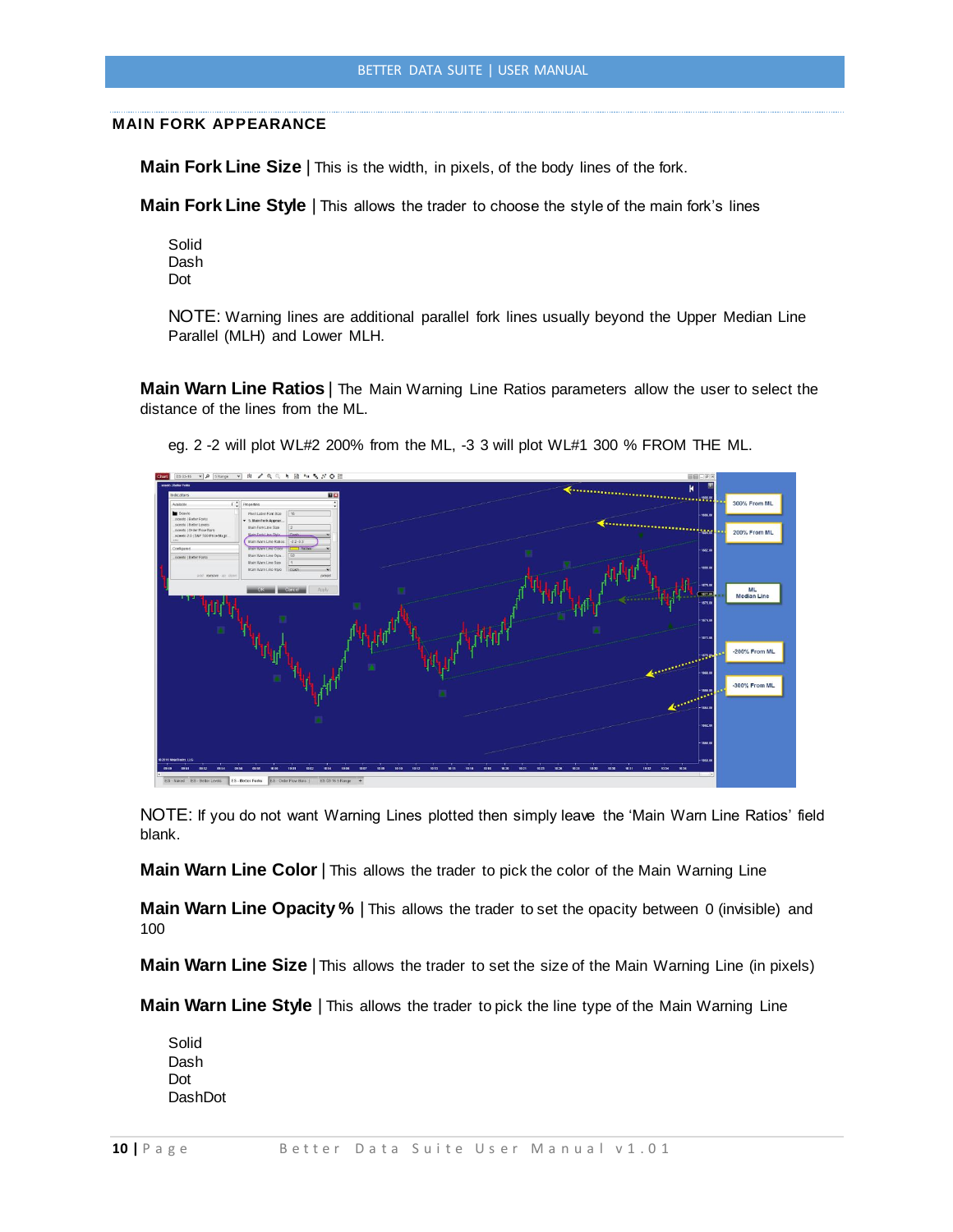**DashDotDot** 

### **ALT FORK APPEARANCE**

Alt Fork Line Color | This allows the trader to pick the color of the Alt Fork Line

Alt Fork Line Opacity % | This allows the trader to set the opacity between 0 (invisible) and 100

**Alt Fork Line Size** | This is the width, in pixels, of the body lines of the alt fork.

**Alt Fork Line Style** | This allows the trader to choose the style of the alt fork's lines

Solid Dash Dot

NOTE: Warning lines are additional parallel fork lines usually beyond the Upper Median Line Parallel (MLH) and Lower MLH.

**Alt Warn Line Ratios** | The Alt Warning Line Ratios parameters allow the user to select the distance of the lines from the ML.

eg. 2 -2 will plot WL#2 200% from the ML, 1 -1 will plot WL#1 100 % FROM THE ML in the same manner that the Main Warning Lines are plotted (see chart above).

NOTE: If you do not want Warning Lines plotted then simply leave the 'Alt Warn Line Ratios' field blank.

**Alt Warn Line Color** | This allows the trader to pick the color of the Alt Warning Line

**Alt Warn Line Opacity %** | This allows the trader to set the opacity between 0 (invisible) and 100

**Alt Warn Line Size** | This allows the trader to set the size of the Alt Warning Line (in pixels)

Alt Warn Line Style | This allows the trader to pick the line type of the Alt Warning Line

Solid Dash Dot DashDot **DashDotDot**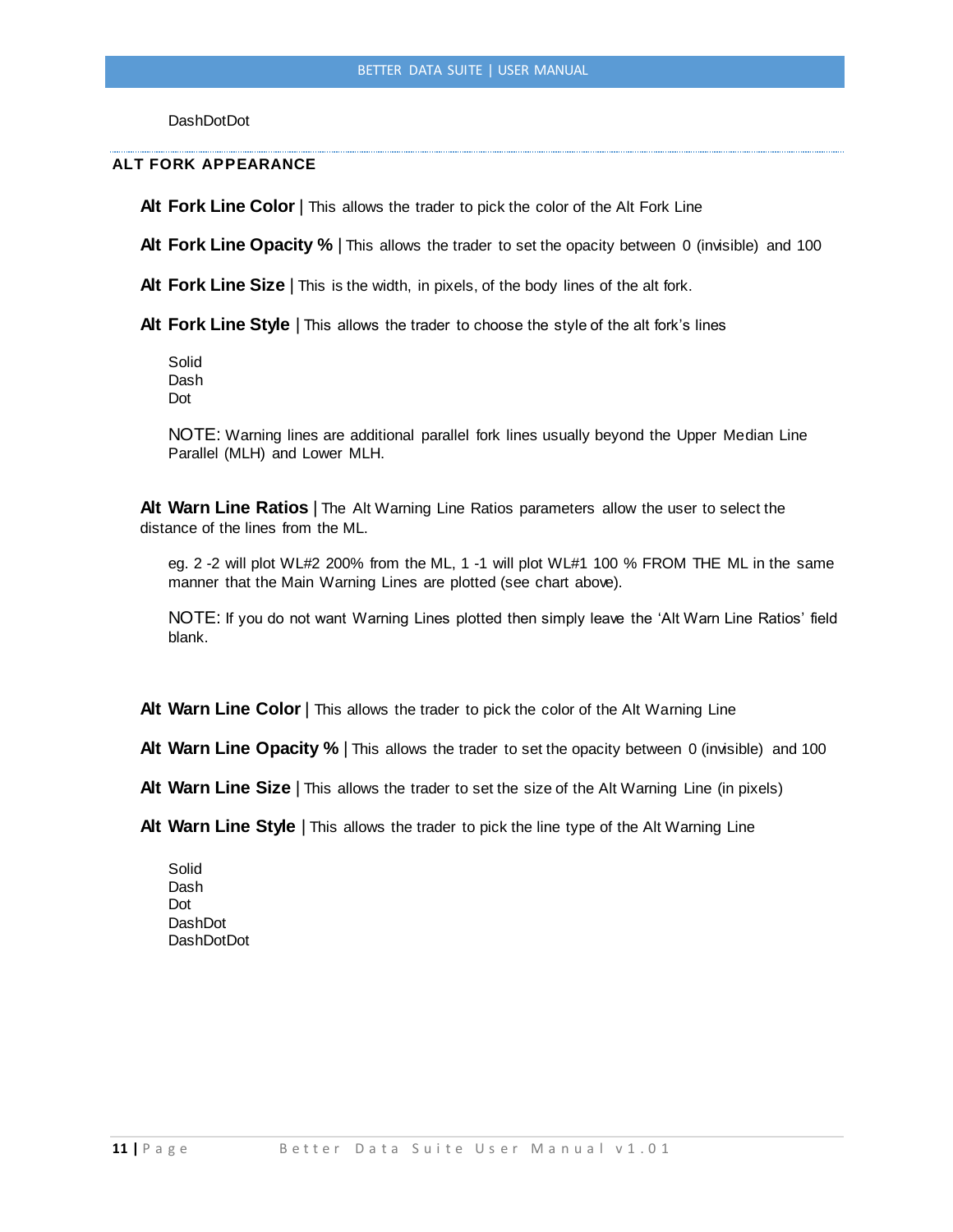## **ALERTS**

**Alert Method** | This allows the Trader to select which types of alert are used

**None** | No alerts will be generated.

**Audio** | Generates an audio alert

**Visual** | Generates a record in NinjaTrader's Alert Log.

**Both** | Generates both an audio alert and also generates a record in NinjaTrader's Alert Log.

# **DATA SERIES**

**Input Series** | This allows the trader to set a different input series than the chart (experimental)

# **SET UP**

**Calculate** | This allows the trader to pick when the indicator calculates and plots

**Label** | This allows the trader to change the plotted name of the indicator in the header of the chart

**Maximum bars look back** | This allows the trader to set a maximum limit on look back.

### **VISUAL**

**Auto Scale** | Not functional

**Displacement** | Not functional

**Panel** | Not functional

**Price Markers** | Not functional

**Scale Justification** | Not functional

**Visible** | This allows the trader to set the forks to be invisible so as to only generate alerts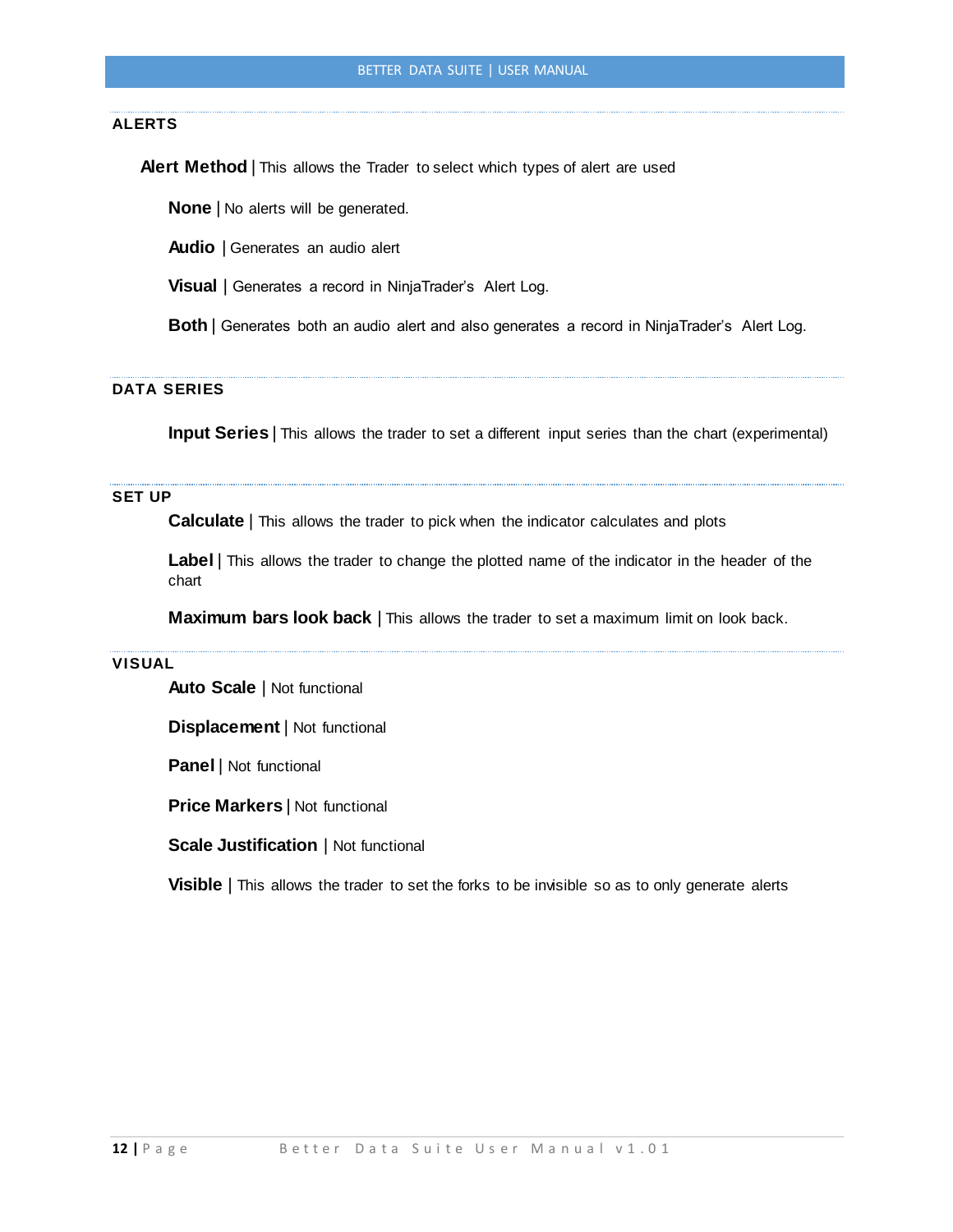### <span id="page-23-0"></span>BETTER LEVELS

### <span id="page-23-1"></span>ABOUT LEVELS

Better Levels take advantage of extrapolations from session, and intra-session, levels. This toolset enables the trader to readily co-mingle intra-day level extrapolations with prior day intraday level extrapolations with a few mouse clicks.

For instance, a trader can now readily overlay the prior day's Better Levels for the Regular Trading Hours (RTH) session with the most recent overnight session, and also the current day's RTH.

In this configuration the overnight and prior day RTH session will be hardened, while the current day session Better Levels will update in real-time.

This gives the trader both a static and dynamic view of support and resistance.

When these levels are tested, a trader can get real-time insight into the durability of these levels by referring to the color-coded Order Flow Bars.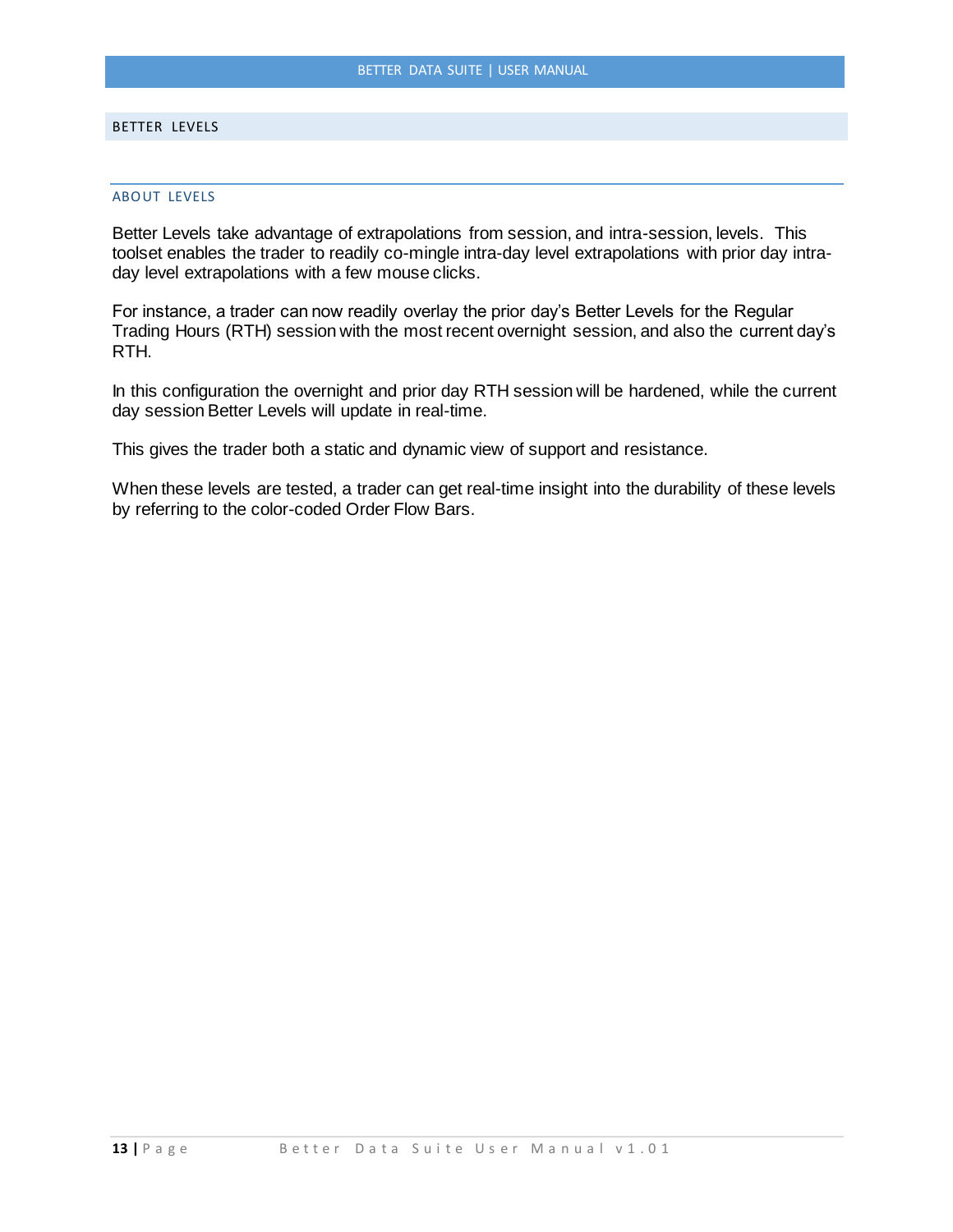### <span id="page-24-0"></span>INDICATOR PROPERTY SETTINGS

### **SESSION DEFINITION**

This allows the trader to define the trading session and basic settings used in the instance of the indicator.

**Open Time** This allows the trader to set the time that is used as the session open time.

# **Traders can use this setting to create custom sessions, such as the overnight session.**

**Color** | This allows the trader to set the color of the session open.

**Opacity %** | This allows the trader to set the opacity of the color of the level.

**Size** | This allows the trader to set the width of the open of the defined session break.

**Style** | This allows the trader to set the style of the open of the session break.

**Label Font** | This allows the trader to set the label font.

**Label Size** | This allows the trader to set the Label Size.

**Label Position** | This allows the trader to set the Label Position.

**Display Session** | This allows the trader to set either the 'Current', or 'Previous' session's levels.

**Display History** | This allows the trader to display the prior session's Levels.

**Warning Lines** | This allows the trader to toggle warning lines on or off.

### **LEVEL APPEARANCE**

Appearance settings can be broken down into the following categories

**Label** | This allows the trader to create a Label for the session levels.

# **e.g. – "Overnight Session"**

**Color** | This allows the trader to set the Level Color.

**Opacity %** | This allows the trader to set the opacity for the Levels.

**Size** | This allows the trader to set the Level size (in pixels).

**Style** | This allows the trader to set the style of line for the Level.

**Float** | This allows the trader to toggle the floating with market movement during open hours.